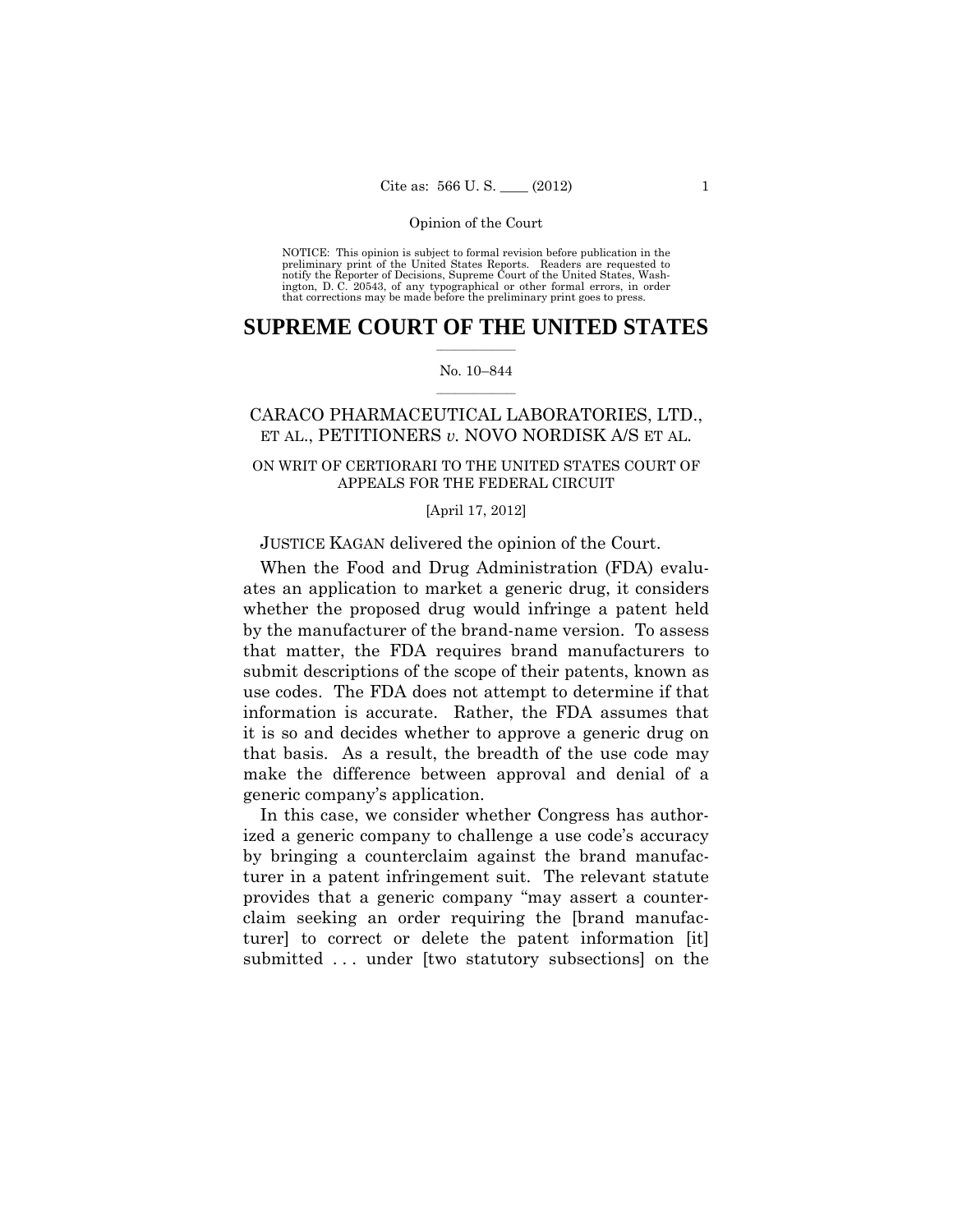ground that the patent does not claim . . . an approved method of using the drug." 117 Stat. 2452, 21 U. S. C.  $\S355(j)(5)(C)(ii)(I)$ . We hold that a generic manufacturer may employ this provision to force correction of a use code that inaccurately describes the brand's patent as covering a particular method of using the drug in question.

> I A

The FDA regulates the manufacture, sale, and labeling of prescription drugs under a complex statutory scheme. To begin at the beginning: When a brand manufacturer wishes to market a novel drug, it must submit a new drug application (NDA) to the FDA for approval. The NDA must include, among other things, a statement of the drug's components, scientific data showing that the drug is safe and effective, and proposed labeling describing the uses for which the drug may be marketed. See  $\S$ §355(b)(1), (d). The FDA may approve a brand-name drug for multiple methods of use—either to treat different conditions or to treat the same condition in different ways.

Once the FDA has approved a brand manufacturer's drug, another company may seek permission to market a generic version pursuant to legislation known as the Hatch-Waxman Amendments. See Drug Price Competition and Patent Term Restoration Act of 1984, 98 Stat. 1585. Those amendments allow a generic competitor to file an abbreviated new drug application (ANDA) piggybacking on the brand's NDA. Rather than providing independent evidence of safety and efficacy, the typical ANDA shows that the generic drug has the same active ingredients as, and is biologically equivalent to, the brandname drug. See  $\S$ §355(j)(2)(A)(ii), (iv). As we have previously recognized, this process is designed to speed the introduction of low-cost generic drugs to market. See *Eli Lilly & Co.* v. *Medtronic, Inc.*, 496 U. S. 661, 676 (1990).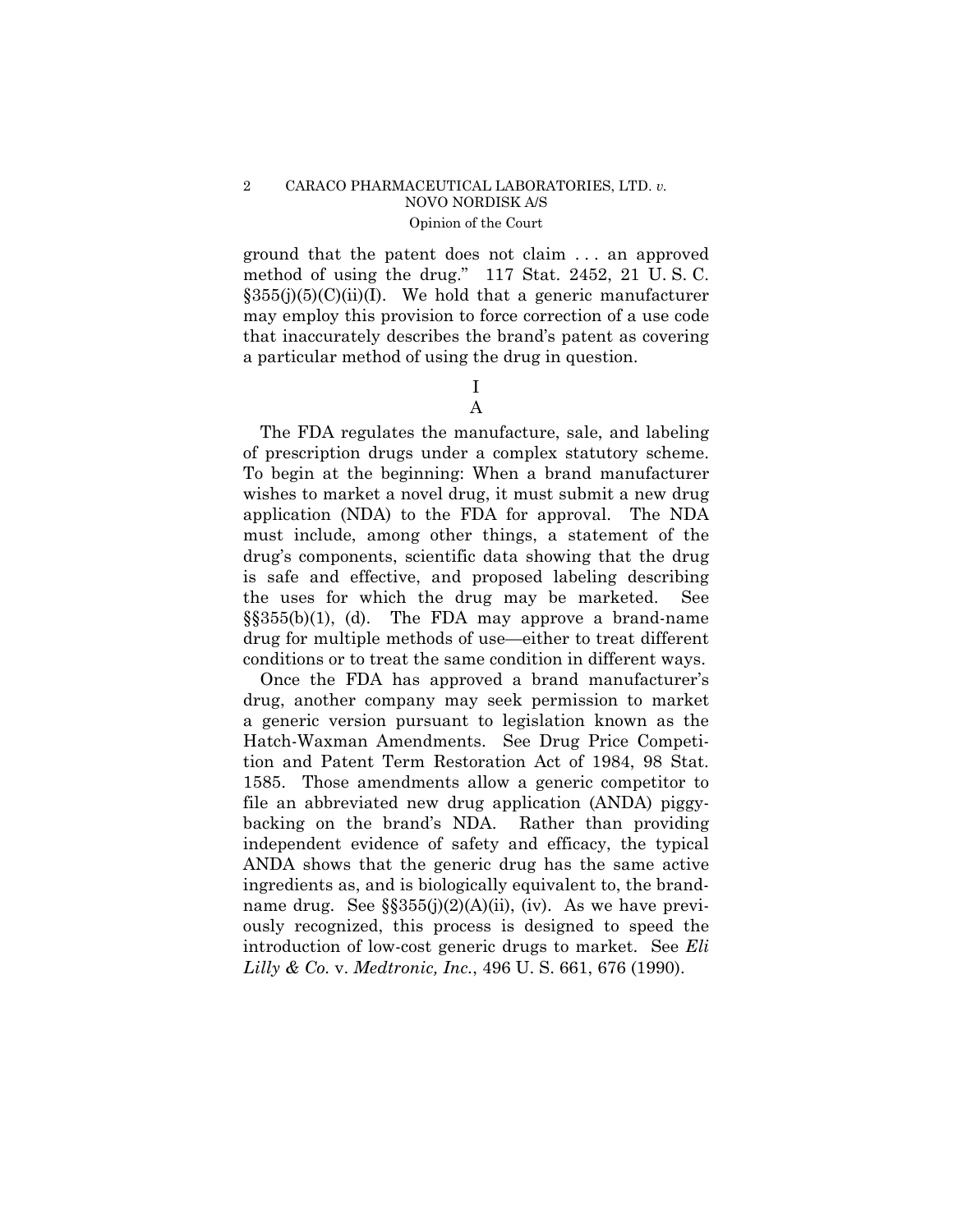Because the FDA cannot authorize a generic drug that would infringe a patent, the timing of an ANDA's approval depends on the scope and duration of the patents covering the brand-name drug. Those patents come in different varieties. One type protects the drug compound itself. Another kind—the one at issue here—gives the brand manufacturer exclusive rights over a particular method of using the drug. In some circumstances, a brand manufacturer may hold such a method-of-use patent even after its patent on the drug compound has expired.

To facilitate the approval of generic drugs as soon as patents allow, the Hatch-Waxman Amendments and FDA regulations direct brand manufacturers to file information about their patents. The statute mandates that a brand submit in its NDA "the patent number and the expiration date of any patent which claims the drug for which the [brand] submitted the [NDA] or which claims a method of using such drug." §§355(b)(1). And the regulations issued under that statute require that, once an NDA is approved, the brand provide a description of any method-of-use patent it holds. See 21 CFR §§314.53(c)(2)(ii)(P)(3), (e) (2011). That description is known as a use code, and the brand submits it on FDA Form 3542. As later discussed, the FDA does not attempt to verify the accuracy of the use codes that brand manufacturers supply. It simply publishes the codes, along with the corresponding patent numbers and expiration dates, in a fat, brightly hued volume called the Orange Book (less colorfully but more officially denominated Approved Drug Products with Therapeutic Equivalence Evaluations).

After consulting the Orange Book, a company filing an ANDA must assure the FDA that its proposed generic drug will not infringe the brand's patents. When no patents are listed in the Orange Book or all listed patents have expired (or will expire prior to the ANDA's approval), the generic manufacturer simply certifies to that effect.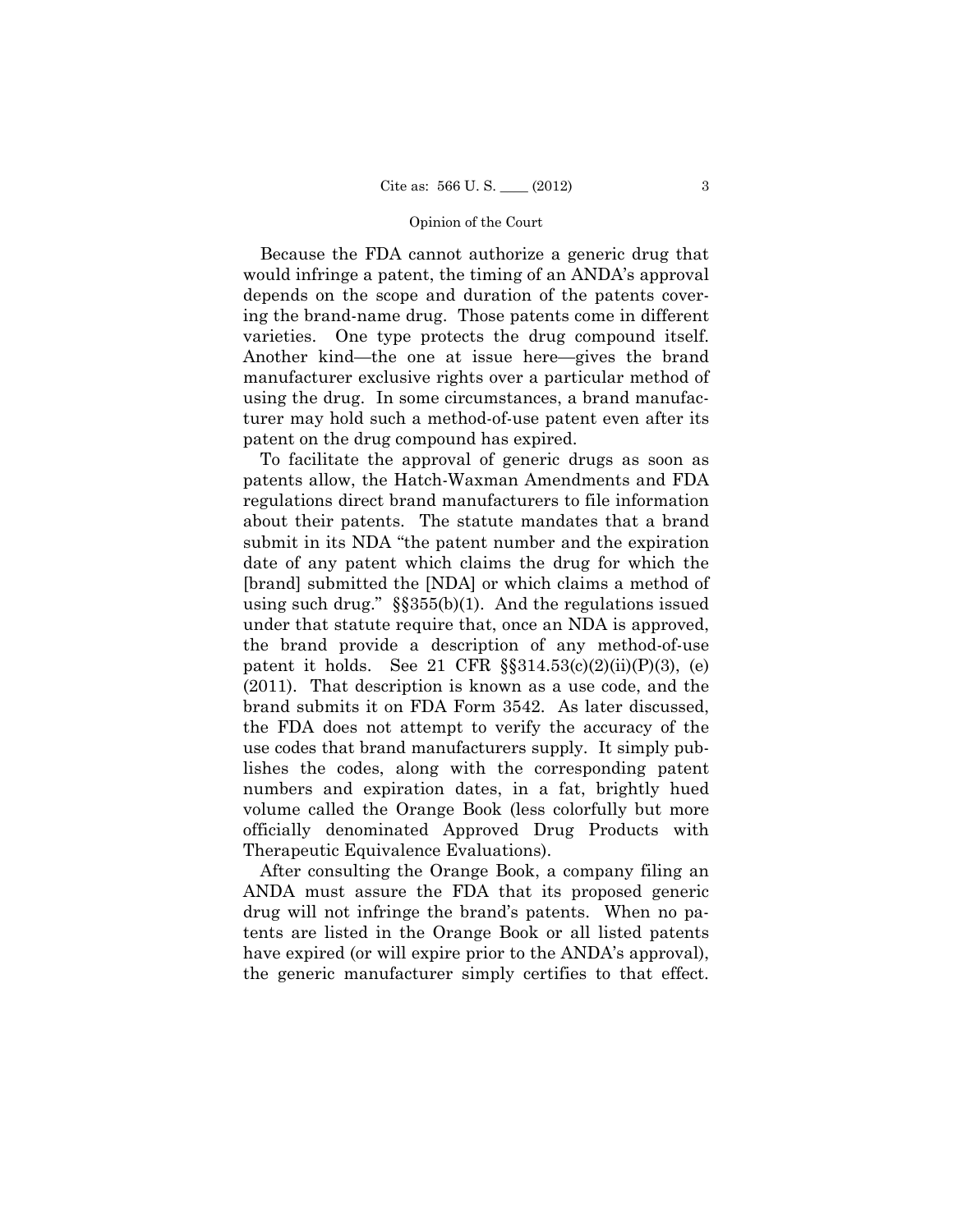See 21 U.S.C.  $\S$  $3555(j)(2)(A)(vii)(I)$ –(III). Otherwise, the applicant has two possible ways to obtain approval.

One option is to submit a so-called section viii statement, which asserts that the generic manufacturer will market the drug for one or more methods of use not covered by the brand's patents. See  $\S 355(j)(2)(A)(viii)$ . A section viii statement is typically used when the brand's patent on the drug compound has expired and the brand holds patents on only some approved methods of using the drug. If the ANDA applicant follows this route, it will propose labeling for the generic drug that "carves out" from the brand's approved label the still-patented methods of use. See 21 CFR  $\S 314.94(a)(8)(iv)$ . The FDA may approve such a modified label, see §314.127(a)(7), as an exception to the usual rule that a generic drug must bear the same label as the brand-name product, see 21 U. S. C.  $\S$ §355(j)(2)(A)(v), (j)(4)(G). FDA acceptance of the carveout label allows the generic company to place its drug on the market (assuming the ANDA meets other requirements), but only for a subset of approved uses—*i.e.*, those not covered by the brand's patents.

Of particular relevance here, the FDA will not approve such an ANDA if the generic's proposed carve-out label overlaps at all with the brand's use code. See 68 Fed. Reg. 36682–36683 (2003). The FDA takes that code as a given: It does not independently assess the patent's scope or otherwise look behind the description authored by the brand. According to the agency, it lacks "both [the] expertise and [the] authority" to review patent claims; although it will forward questions about the accuracy of a use code to the brand, $<sup>1</sup>$  its own "role with respect to patent listing is</sup>

<sup>1</sup>Under the FDA's regulations, any person may dispute the accuracy of patent information listed in the Orange Book by notifying the agency in writing. See 21 CFR §314.53(f). The FDA will then request that the brand verify the information, but will make no changes "[u]nless the [brand] withdraws or amends" the listing. *Ibid.*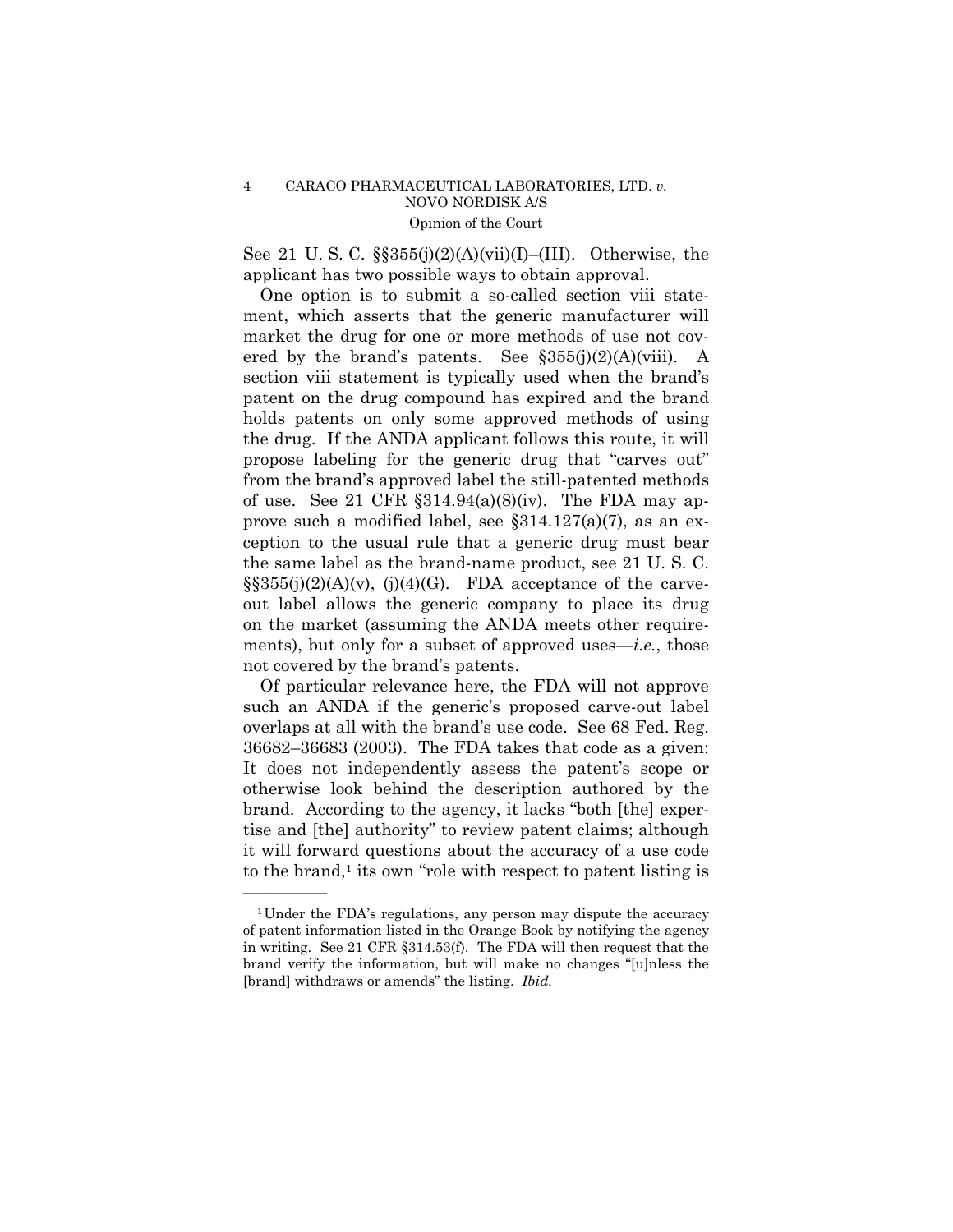tion of disputes about the scope and validity of patents").2 facturer depends on how the brand describes its patent. ministerial." *Id.,* at 36683; see *ibid.* ("A fundamental assumption of the Hatch-Waxman Amendments is that the courts are the appropriate mechanism for the resolu-Thus, whether section viii is available to a generic manu-Only if the use code provides sufficient space for the generic's proposed label will the FDA approve an ANDA with a section viii statement.

The generic manufacturer's second option is to file a socalled paragraph IV certification, which states that a listed patent "is invalid or will not be infringed by the manufacture, use, or sale of the [generic] drug." 21 U. S. C. §355(j)(2)(A)(vii)(IV). A generic manufacturer will typically take this path in either of two situations: if it wants to market the drug for all uses, rather than carving out those still allegedly under patent; or if it discovers, as described above, that any carve-out label it is willing to adopt cannot avoid the brand's use code. Filing a paragraph IV certification means provoking litigation. The patent statute treats such a filing as itself an act of infringement, which gives the brand an immediate right to sue. See 35 U.S.C.  $\S 271(e)(2)(A)$ . Assuming the brand does so, the FDA generally may not approve the ANDA until 30 months pass or the court finds the patent invalid or not infringed. See 21 U. S. C. §355(j)(5)(B)(iii). Accordingly, the paragraph IV process is likely to keep the generic drug off the market for a lengthy period, but may eventually enable the generic company to market its drug for all approved uses.

In the late 1990's, evidence mounted that some brands

<sup>&</sup>lt;sup>2</sup>Several courts have affirmed the FDA's view of its ministerial role. See, *e.g., Apotex, Inc.* v. *Thompson*, 347 F. 3d 1335, 1349 (CA Fed. 2003); *aaaiPharma* v. *Thompson*, 296 F. 3d 227, 242–243 (CA4 2002). That question is not before us, and we express no view on it.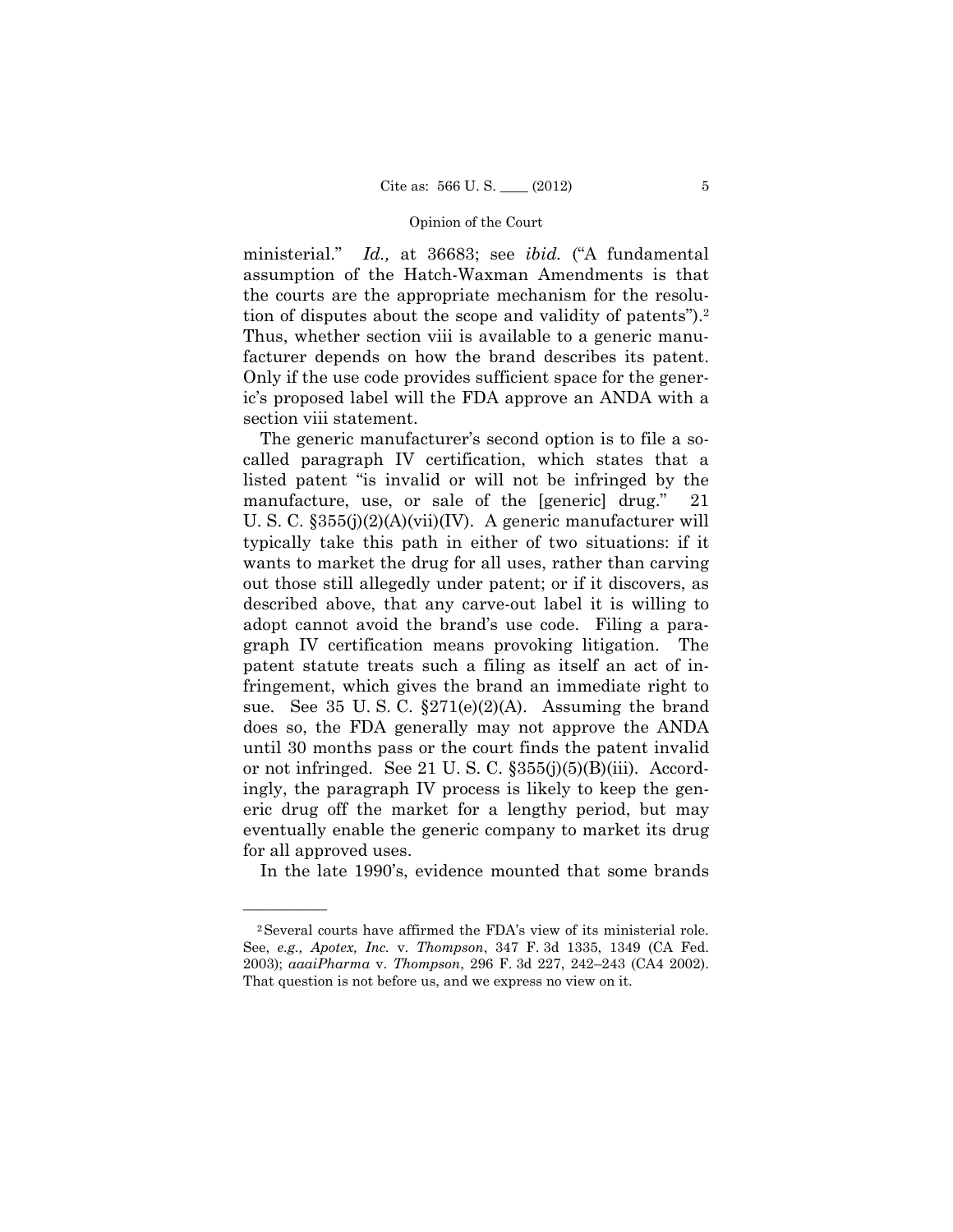2002) (hereinafter FTC Study). That report focused at-See *id.*, at 1330–1333. As the FTC noted, that ruling were exploiting this statutory scheme to prevent or delay the marketing of generic drugs, and the Federal Trade Commission (FTC) soon issued a study detailing these anticompetitive practices. See FTC, Generic Drug Entry Prior to Patent Expiration: An FTC Study, pp. iii*–*vi (July tention on brands' submission of inaccurate patent information to the FDA. In one case cited by the FTC, *Mylan Pharmaceuticals, Inc.* v. *Thompson*, 268 F. 3d 1323 (CA Fed. 2001), a brand whose original patent on a drug was set to expire listed a new patent ostensibly extending its rights over the drug, but in fact covering neither the compound nor any method of using it. The FDA, as was (and is) its wont, accepted the listing at its word and accordingly declined to approve a generic product. The generic manufacturer sued to delete the improper listing from the Orange Book, but the Federal Circuit held that the Hatch-Waxman Amendments did not allow such a right of action. meant that the only option for generic manufacturers in Mylan's situation was to file a paragraph IV certification (triggering an infringement suit) and then wait out the usual 30-month period before the FDA could approve an ANDA. See FTC Study 40–45.

Congress responded to these abuses by creating a mechanism, in the form of a legal counterclaim, for generic manufacturers to challenge patent information a brand has submitted to the FDA. See Medicare Prescription Drug, Improvement, and Modernization Act of 2003, 117 Stat. 2452. The provision authorizes an ANDA applicant sued for patent infringement to

"assert a counterclaim seeking an order requiring the [brand] to correct or delete the patent information submitted by the [brand] under subsection (b) or (c) [of §355] on the ground that the patent does not claim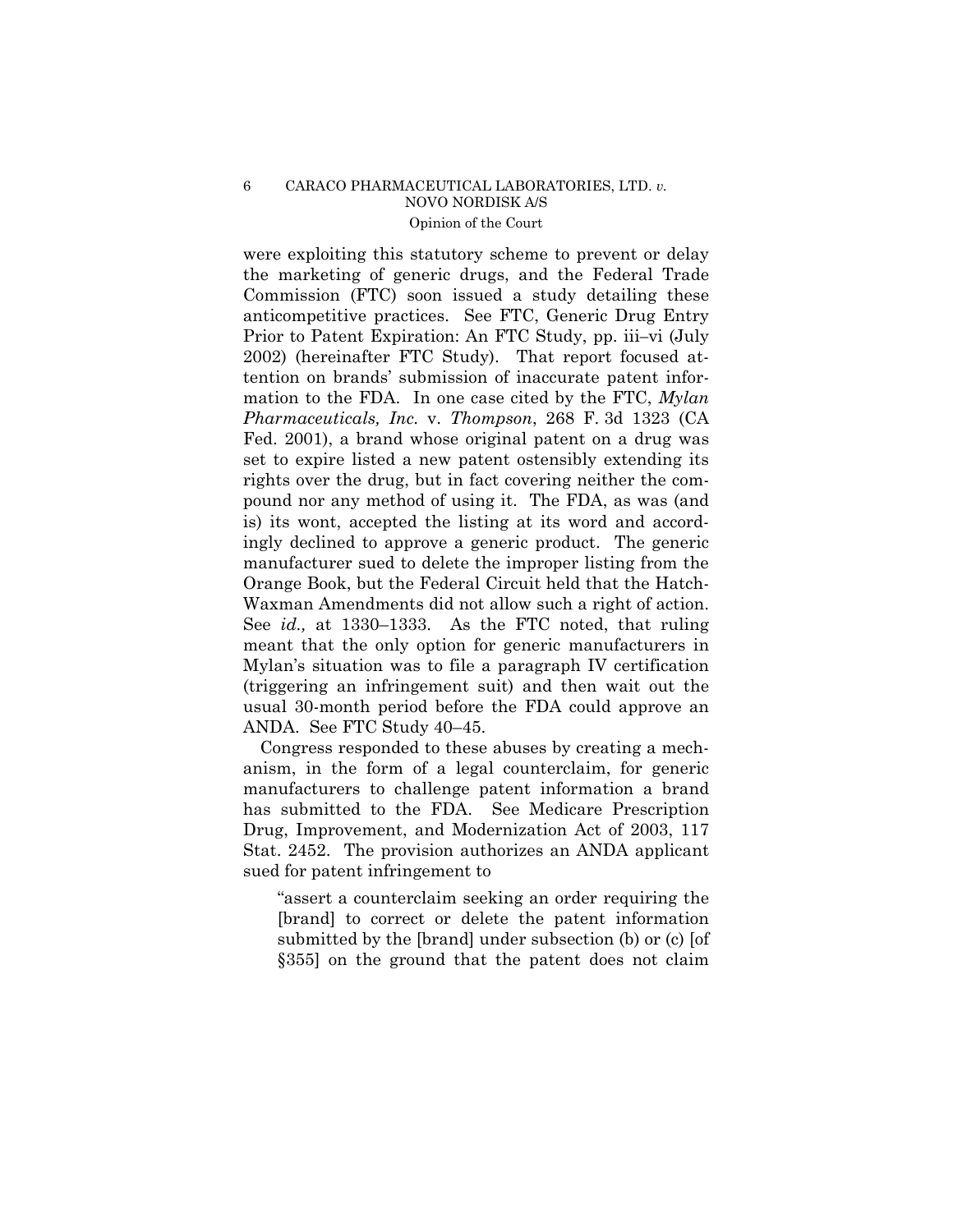either—

"(aa) the drug for which the [brand's NDA] was approved; or

"(bb) an approved method of using the drug." 21 U. S. C.  $\S 355(j)(5)(C)(ii)(I)$ .

The counterclaim thus enables a generic competitor to obtain a judgment directing a brand to "correct or delete" certain patent information that is blocking the FDA's approval of a generic product. This case raises the question whether the counterclaim is available to fix a brand's use code.

The parties to this case sell or seek to sell the diabetes drug repaglinide. Respondents (collectively Novo) manufacture Prandin, the brand-name version of the drug. The FDA has approved three uses of Prandin to treat diabetes: repaglinide by itself; repaglinide in combination with metformin; and repaglinide in combination with thiazolidinediones (TZDs). Petitioners (collectively Caraco) wish to market a generic version of the drug for two of those uses.

Novo originally owned a patent for the repaglinide compound, known as the '035 patent, but it expired in 2009. In 2004, Novo also acquired a method-of-use patent for the drug, called the '358 patent, which does not expire until 2018. That patent—the one at issue here—claims a "method for treating [diabetes by] administering . . . repaglinide in combination with metformin." 601 F. 3d 1359, 1362 (CA Fed. 2010). Thus, Novo currently holds a patent for one of the three FDA-approved uses of repaglinide—its use with metformin. But Novo holds *no* patent for the use of repaglinide with TZDs or its use alone.

In 2005, Caraco filed an ANDA seeking to market a generic version of repaglinide. At that time, the Orange Book entry for Prandin listed both the '035 patent (the

B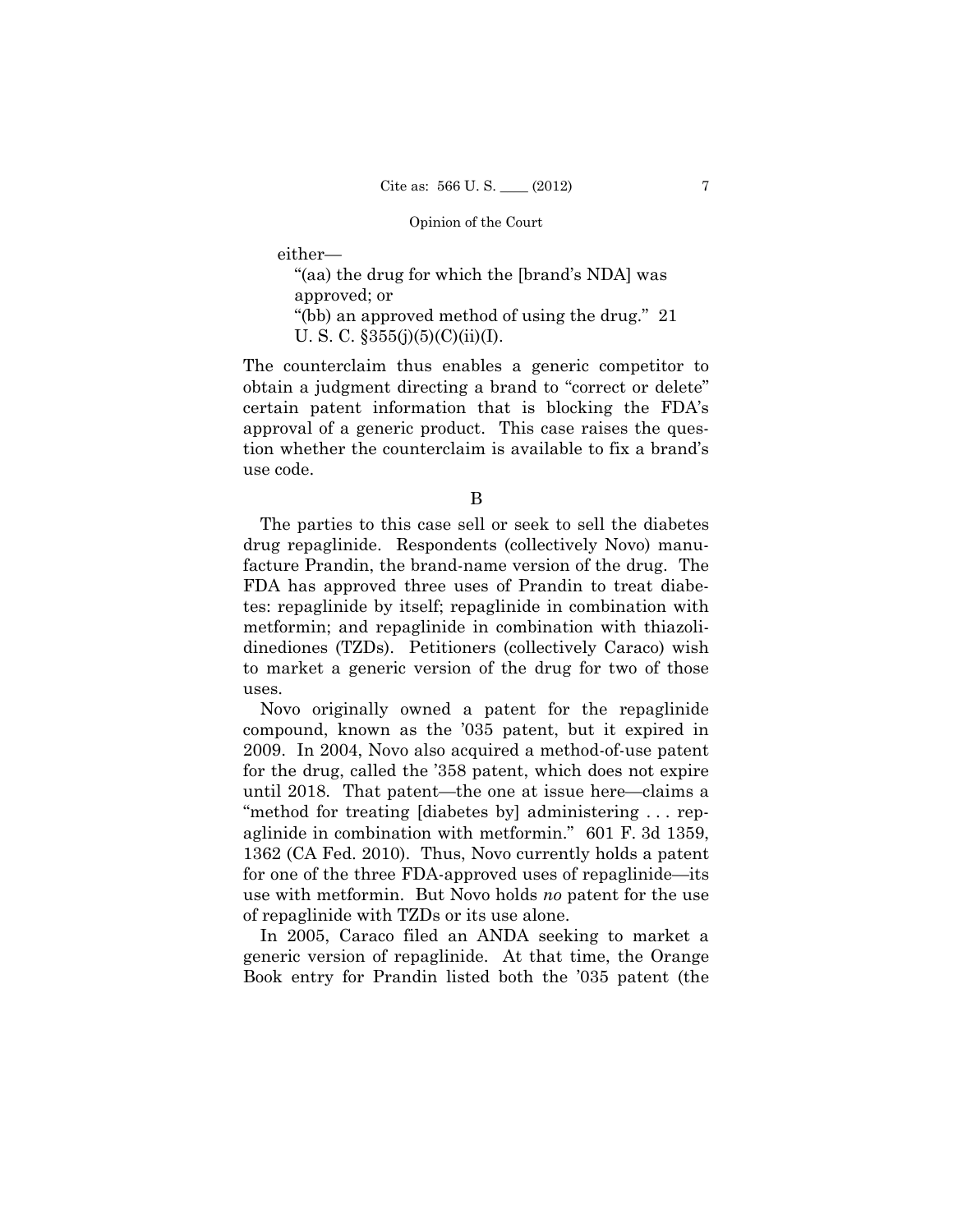drug compound) and the '358 patent (the use of the drug with metformin). Caraco assured the FDA that it would not market its generic drug until the '035 patent expired, thus making that patent irrelevant to the FDA's review of the ANDA. Caraco filed a paragraph IV certification for the remaining, '358 patent, stating that it was "invalid or [would] not be infringed." §355(j)(2)(A)(vii)(IV); see *supra,* at 5. In accord with the patent statute, Novo treated this filing as an act of infringement and brought suit.

 glucose.'" 601 F. 3d, at 1362–1363. The FDA therefore When Caraco filed its ANDA, Novo's use code for the '358 patent represented that the patent covered "'[u]se of repaglinide in combination with metformin to lower blood advised Caraco that if it did not seek to market repaglinide for use with metformin, it could submit a section viii statement. That would allow Caraco, assuming its ANDA was otherwise in order, to market its generic drug for the other two uses. Caraco took the FDA's cue and in 2008 submitted a section viii statement, with proposed labeling carving out Novo's patented metformin therapy. See App. 166–176.

Before the FDA took further action, however, Novo changed its use code for the '358 patent. The new use code describes "'[a] method for improving glycemic control in adults with type 2 diabetes.'"3 601 F. 3d, at 1363. Because that code indicates that the '358 patent protects all three approved methods of using repaglinide to treat diabetes, Caraco's proposed carve-out of metformin therapy was no longer sufficient; even with that exclusion,

code in part as "'a response to the [FDA's] section viii'" suggestion. 601 3Novo asserts that it made the change so that its use code would mirror its label, which the FDA had just asked it to alter. See Brief for Respondents 14. But the FDA, in calling for new labeling, neither requested nor required Novo to amend its use code. And indeed, Novo's counsel conceded before the Federal Circuit that Novo modified its use F. 3d, at 1380–1381.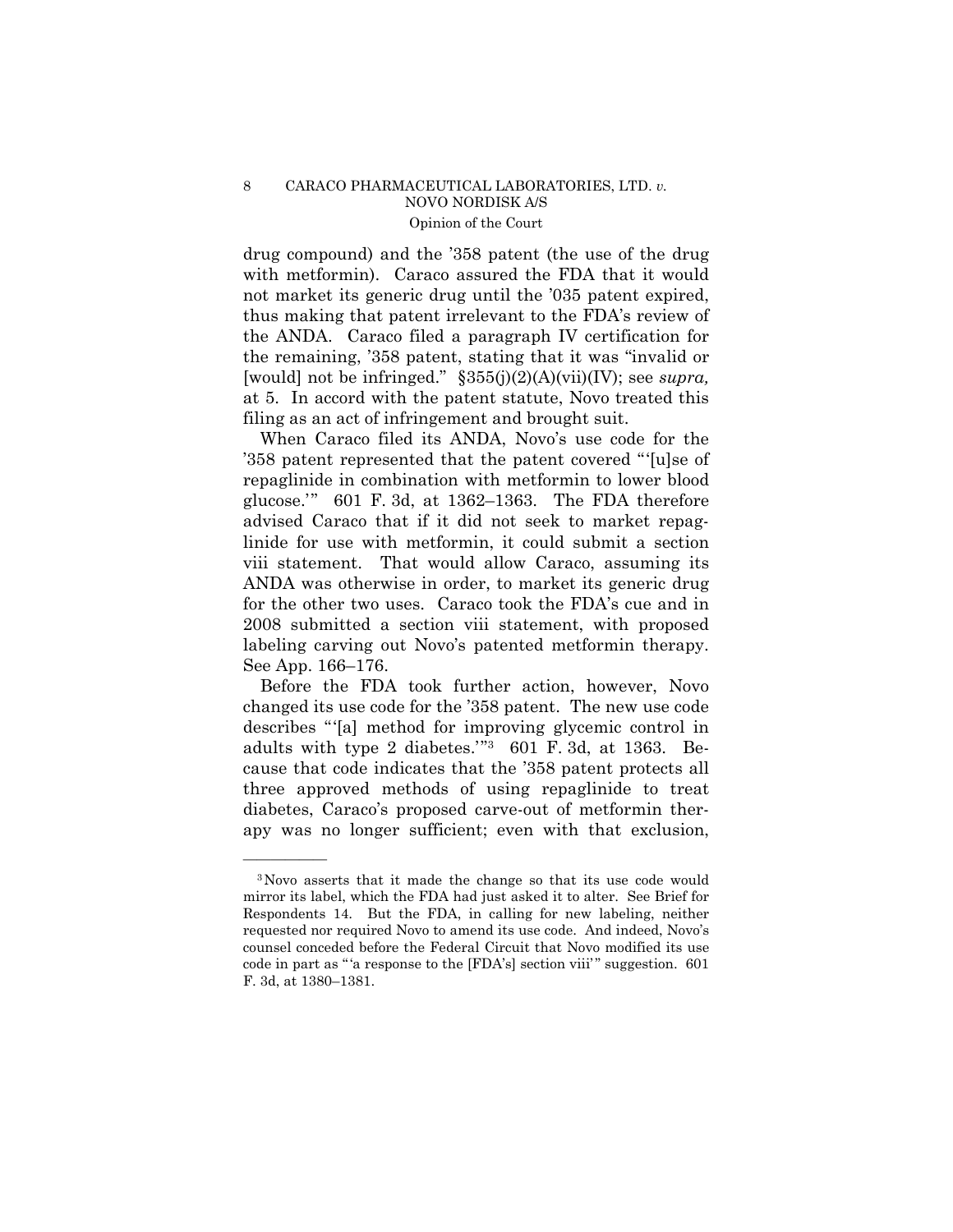Caraco's label now overlapped with Novo's use code on the other two uses. And Caraco could not carve out those uses as well, because at that point nothing would be left for it to market. The FDA has approved repaglinide for only three uses, and Novo's use code encompassed them all. The FDA accordingly informed Caraco that it could no longer employ section viii to bring its drug to market.

Caraco responded to Novo's new, preclusive use code by filing a statutory counterclaim in the ongoing infringement suit. The counterclaim sought an order requiring Novo to "correct" its use code "on the ground that [the '358] patent does not claim" two approved methods of using repaglinide—alone and in combination with TZDs. §355(j)(5)(C)(ii)(I); see *supra,* at 6–7. That order would permit the FDA to accept Caraco's proposed carve-out label and approve the company's ANDA. The District Court granted summary judgment to Caraco, enjoining Novo to "correct . . . its inaccurate description of the '358 patent" by submitting a new Form 3542 to the FDA that would "reinstat[e] its former" use code. App. to Pet. for Cert. 65a–66a.

The Court of Appeals reversed, holding that Caraco lacked "a statutory basis to assert a counterclaim." 601 F. 3d, at 1360. The court first read the statutory phrase "the patent does not claim . . . an approved method of using the drug" to require Caraco to demonstrate that the '358 patent does not claim *any* approved method of use. See *id.*, at 1365 ("'[A]n approved method' means 'any approved method'"). Because the patent covers one approved method of use—repaglinide in combination with metformin—the counterclaim was unavailable. The court further ruled that the counterclaim provision does not reach use codes because they are not "patent information submitted by the [brand] under subsection (b) or (c)." On the Federal Circuit's view, that information consists only of the patent number and expiration date. See *id.*, at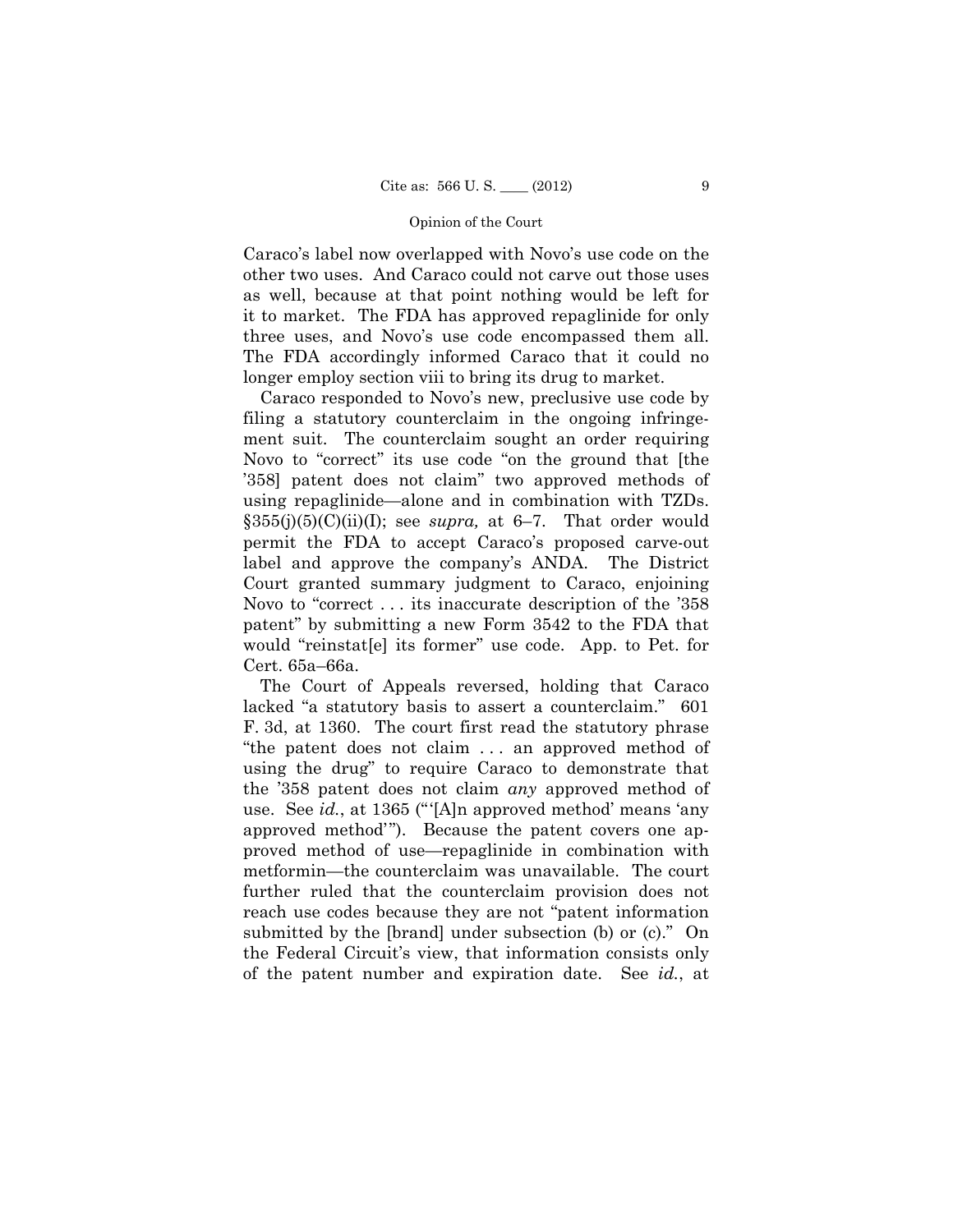1366–1367. Judge Dyk dissented. He would have read the phrase "the patent does not claim . . . an approved method of using the drug" to include situations where, as here, the use code wrongly indicates that the patent covers one or more particular approved methods of use. See *id.*, at 1376–1378. And he would have construed "patent information submitted . . . under subsection (b) or (c)" to include use codes. See *id.*, at 1370–1376.4

We granted certiorari, 564 U.S. (2011), and now reverse.

We begin "where all such inquiries must begin: with the language of the statute itself." *United States* v. *Ron Pair Enterprises, Inc.*, 489 U. S. 235, 241 (1989). This case requires us to construe two statutory phrases. First, we must decide when a "patent does not claim . . . an approved method of using" a drug. Second, we must determine the content of "patent information submitted . . . under subsection (b) or (c)" of §355. We consider both of those questions against the backdrop of yet a third statutory phrase, providing that the remedy for a prevailing counterclaimant is an order requiring the brand "to correct or delete" that patent information. And we consider each question in the context of the entire statute. See *Robinson*  v. *Shell Oil Co.*, 519 U. S. 337, 341 (1997) (Statutory interpretation focuses on "the language itself, the specific context in which that language is used, and the broader context of the statute as a whole"). We cannot say that the counterclaim clause is altogether free of ambiguity. But when we consider statutory text and context together, we conclude that a generic manufacturer in Caraco's position

II

<sup>4</sup>On remand from the Federal Circuit's decision, the District Court determined that the '358 patent was invalid and unenforceable. See 775 F. Supp. 2d 985 (ED Mich. 2011). The Federal Circuit stayed Novo's appeal from that judgment pending the decision here.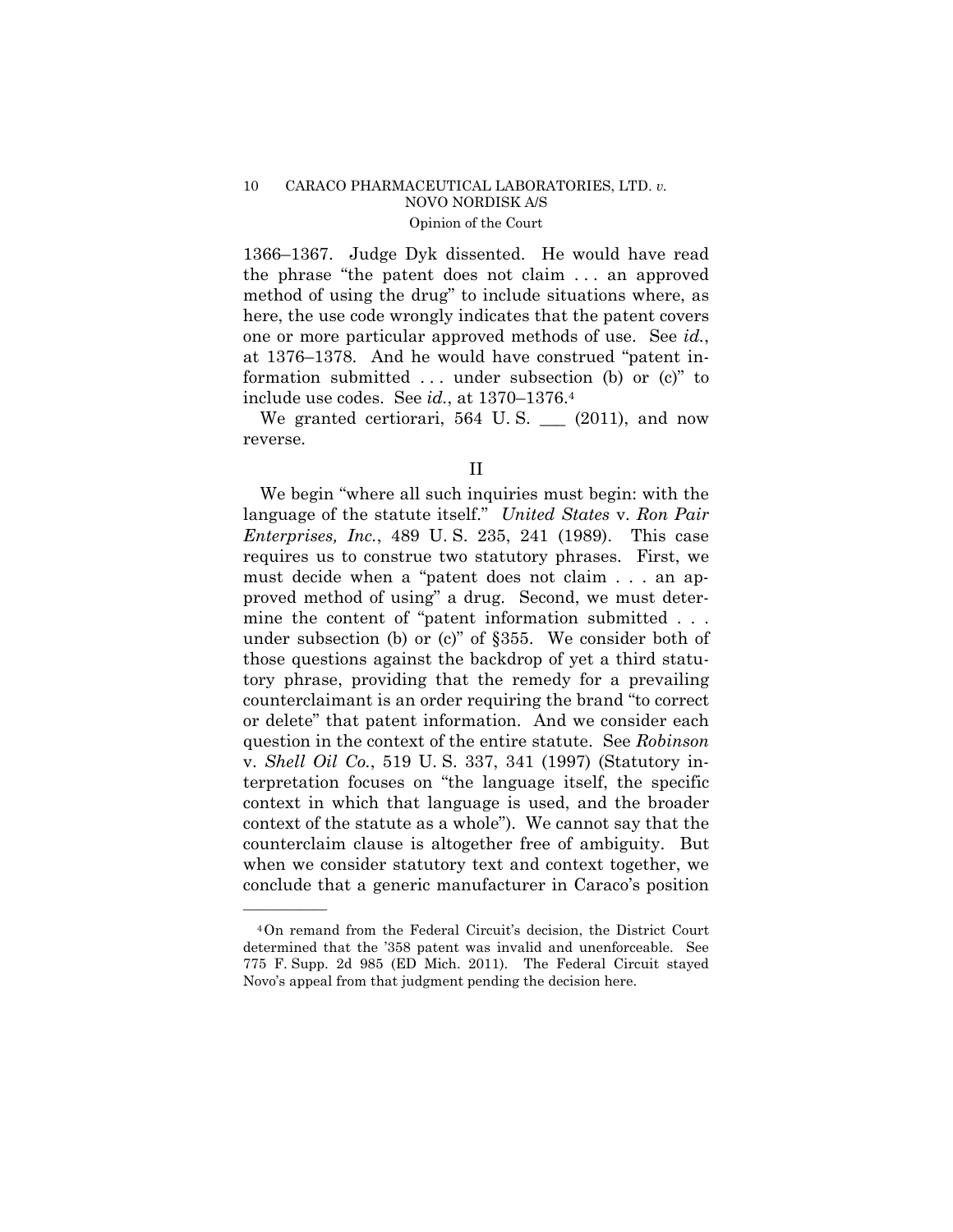can use the counterclaim.5

——————

## A

 to market the drug. On that view, the counterclaim is An ANDA applicant sued for patent infringement may bring a counterclaim "on the ground that the patent does not claim . . . an approved method of using the drug." 21 U. S. C.  $$355(j)(5)(C)(ii)(I)$ . The parties debate the meaning of this language. Novo (like the Federal Circuit) reads "not an" to mean "not any," contending that "the counterclaim is available only if the listed patent does not claim *any* (or, equivalently, claims *no*) approved method of using the drug." Brief for Respondents 29 (internal quotation marks omitted). By that measure, Caraco may not bring a counterclaim because Novo's '358 patent claims the use of repaglinide with metformin. In contrast, Caraco reads "not an" to mean "not a particular one," so that the statute permits a counterclaim whenever the patent does not claim a method of use for which the ANDA applicant seeks available here—indeed, is available twice over—because

<sup>&</sup>lt;sup>5</sup>Before proceeding to the merits, we dispose of a recently raised jurisdictional argument. Novo now contends that the federal courts lost subject-matter jurisdiction over this infringement action (including the counterclaim) at the moment Caraco filed its section viii statement. On Novo's theory, such a statement (unlike a paragraph IV certification) does not count as an act of infringement under the patent statute, see 35 U. S. C. §271(e)(2)(A), and so cannot provide a jurisdictional basis for the suit. But that argument is wrong even assuming (as Novo contends) that Caraco's section viii filing terminated its paragraph IV certification and that a section viii filing is not an act of infringement. The want of an infringing act is a merits problem, not a jurisdictional one. Nothing in the section of the statute defining certain filings as acts of infringement suggests anything to the contrary. And "we are not inclined to interpret statutes as creating a jurisdictional bar when they are not framed as such." *Stern v. Marshall*, 564 U.S. (2011) (slip op., at 13). In the absence of such a bar, the federal courts have jurisdiction over this suit for a single, simple reason: It "ar[ose] under a[n] Act of Congress relating to patents." 28 U. S. C. §1338(a).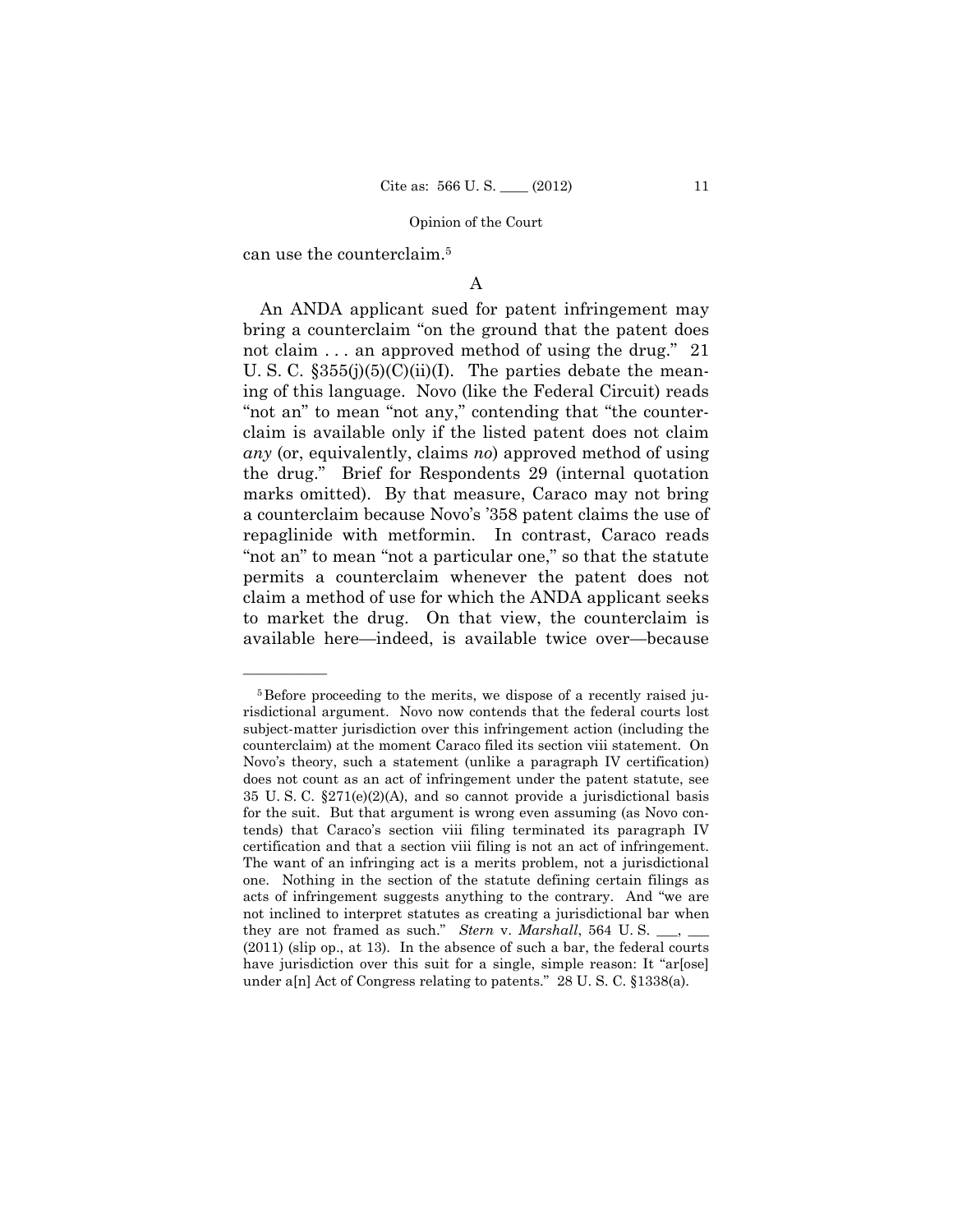the '358 patent does not claim the use of repaglinide with TZDs or its use alone.

 "not any," in the way Novo claims. If your spouse tells you Truth be told, the answer to the general question "What does 'not an' mean?" is "It depends": The meaning of the phrase turns on its context. See *Johnson* v. *United States*, 559 U.S.  $\frac{1}{2}$  (2010) (slip op., at 5) ("Ultimately, context determines meaning"). "Not an" sometimes means he is late because he "did not take a cab," you will infer that he took no cab at all (but took the bus instead). If your child admits that she "did not read a book all summer," you will surmise that she did not read any book (but went to the movies a lot). And if a sports-fan friend bemoans that "the New York Mets do not have a chance of winning the World Series," you will gather that the team has no chance whatsoever (because they have no hitting). But now stop a moment. Suppose your spouse tells you that he got lost because he "did not make a turn." You would understand that he failed to make a particular turn, not that he drove from the outset in a straight line. Suppose your child explains her mediocre grade on a college exam by saying that she "did not read an assigned text." You would infer that she failed to read a specific book, not that she read nothing at all on the syllabus. And suppose a lawyer friend laments that in her last trial, she "did not prove an element of the offense." You would grasp that she is speaking not of all the elements, but of a particular one. The examples could go on and on, but the point is simple enough: When it comes to the meaning of "not an," context matters.6

<sup>6</sup>For this reason, we find Novo's reliance on the occasional dictionary definition of "a[n]" unconvincing. Although "an" sometimes means "any" when used in negative structures, see, *e.g.,* Microsoft Encarta College Dictionary 1 (2001) (fifth definition), it sometimes does not. Cf. *FCC* v. *AT&T Inc.*, 562 U. S. \_\_\_, \_\_\_ (2011) (slip. op., at 3–5) (rejecting a proposed definition of "personal" because it did not always hold in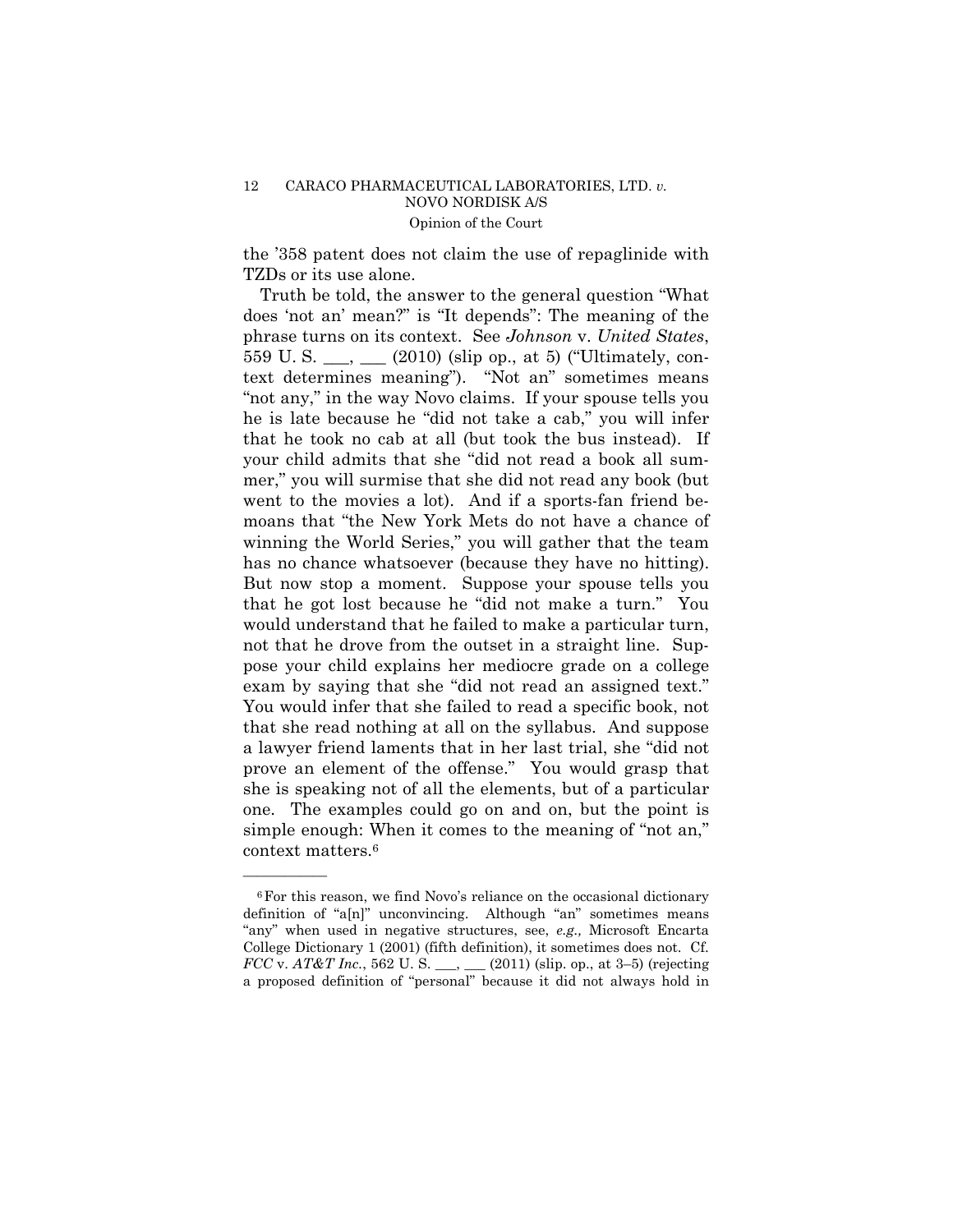And the statutory context here supports Caraco's position. As described earlier (and as Congress understood), a single drug may have multiple methods of use, only one or some of which a patent covers. See, *e.g.,* 21 U. S. C. §355(b)(1) (requiring that an NDA applicant file information about "any patent which claims the drug . . . or which claims *a* method of using such drug" (emphasis added)). The Hatch-Waxman Amendments authorize the FDA to approve the marketing of a generic drug for particular unpatented uses; and section viii provides the mechanism for a generic company to identify those uses, so that a product with a label matching them can quickly come to market. The statutory scheme, in other words, contemplates that one patented use will not foreclose marketing a generic drug for other unpatented ones. Within that framework, the counterclaim naturally functions to challenge the brand's assertion of rights over whichever discrete use (or uses) the generic company wishes to pursue. That assertion, after all, is the thing blocking the generic drug's entry on the market. The availability of the counterclaim thus matches the availability of FDA approval under the statute: A company may bring a counterclaim to show that a method of use is unpatented because establishing that fact allows the FDA to authorize a generic drug via section viii.

Consider the point as applied to this case. Caraco wishes to market a generic version of repaglinide for two (and only two) uses. Under the statute, the FDA could approve Caraco's application so long as no patent covers those uses, regardless whether a patent protects yet a third method of using the drug. Novo agrees that Caraco could bring a counterclaim if Novo's assertion of patent protection for repaglinide lacked any basis—for example, if Novo held no patent, yet claimed rights to the pair of uses for

ordinary usage and the statutory context suggested it did not apply).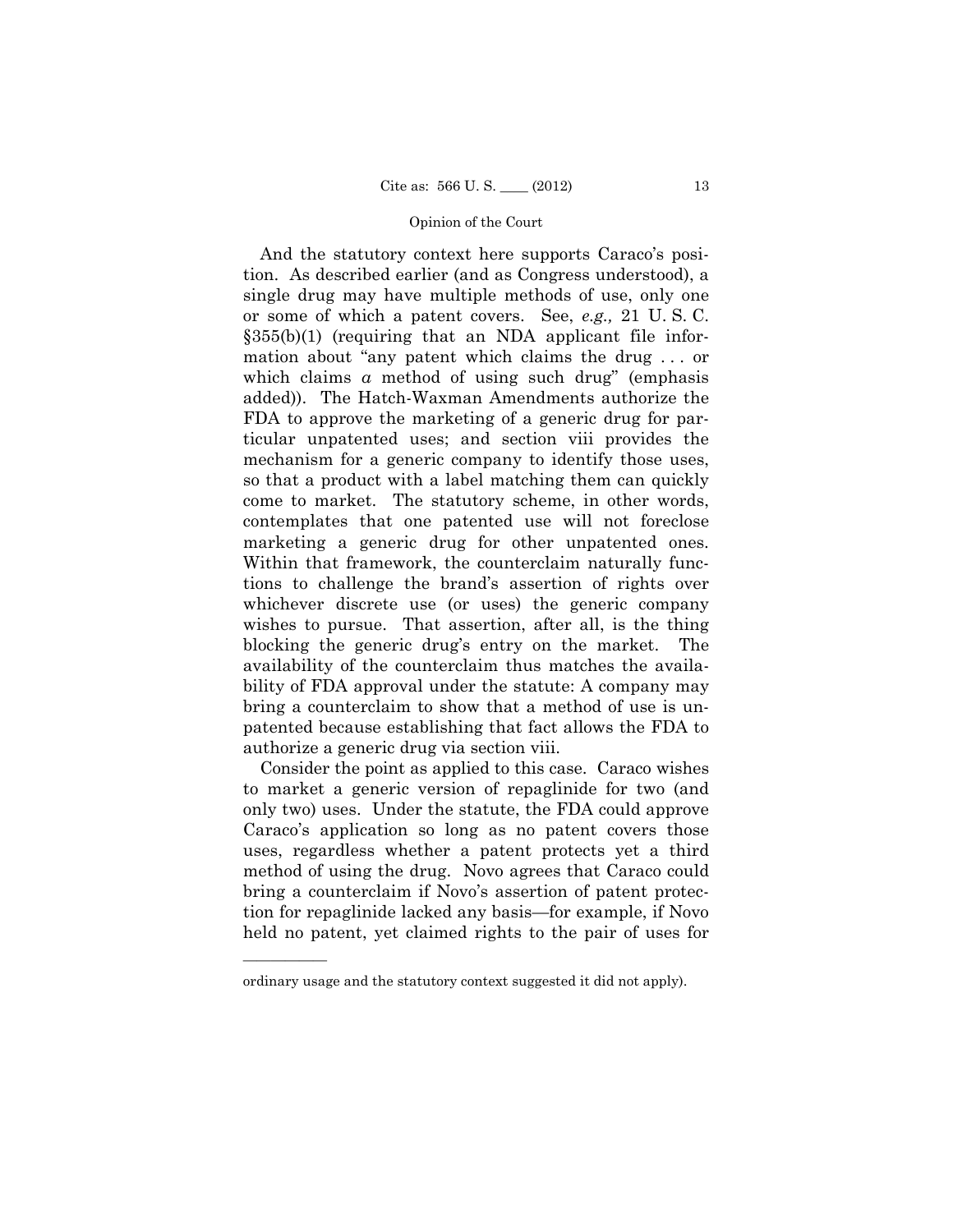which Caraco seeks to market its drug. But because Novo has a valid patent on a *different* use, Novo argues that Caraco's counterclaim evaporates. And that is so even though, once again, Caraco has no wish to market its product for that patented use and the FDA stands ready, pursuant to the statute, to approve Caraco's product for the other two. To put the matter simply, Novo thinks the counterclaim disappears because it has a patent for a method of use in which neither Caraco nor the FDA is interested at all. "It would take strong evidence to persuade us that this is what Congress wrought." *Eli Lilly*, 496 U. S., at 673. That "not an" sometimes (but sometimes not) means "not any" is not enough.

 us[e]"—and indeed did so in another place in the statute. Novo argues that our reading must be wrong because Congress could have expressly "impose[d] additional . . . qualifications" on the term "an approved method of Brief for Respondents 31; 21 U.S.C.  $\S 355(j)(5)(C)(ii)(I)$ . Novo points here to section viii itself, which applies when the brand's patent "does not claim a use *for which the [ANDA] applicant is seeking approval*." §355(j)(2)(A)(viii) (emphasis added). But the mere possibility of clearer phrasing cannot defeat the most natural reading of a statute; if it could (with all due respect to Congress), we would interpret a great many statutes differently than we do. Nor does Congress's use of more detailed language in another provision, enacted years earlier, persuade us to put the counterclaim clause at odds with its statutory context. That is especially so because we can turn this form of argument back around on Novo. Congress, after all, could have more clearly expressed Novo's proposed meaning in the easiest of ways—by adding a single letter to make clear that "not an" really means "not any." And indeed, Congress used a "not any" construction in the very next subclause, enacted at the very same time. See §355(j)(5)(C)(ii)(II) ("Subclause (I) does not authorize the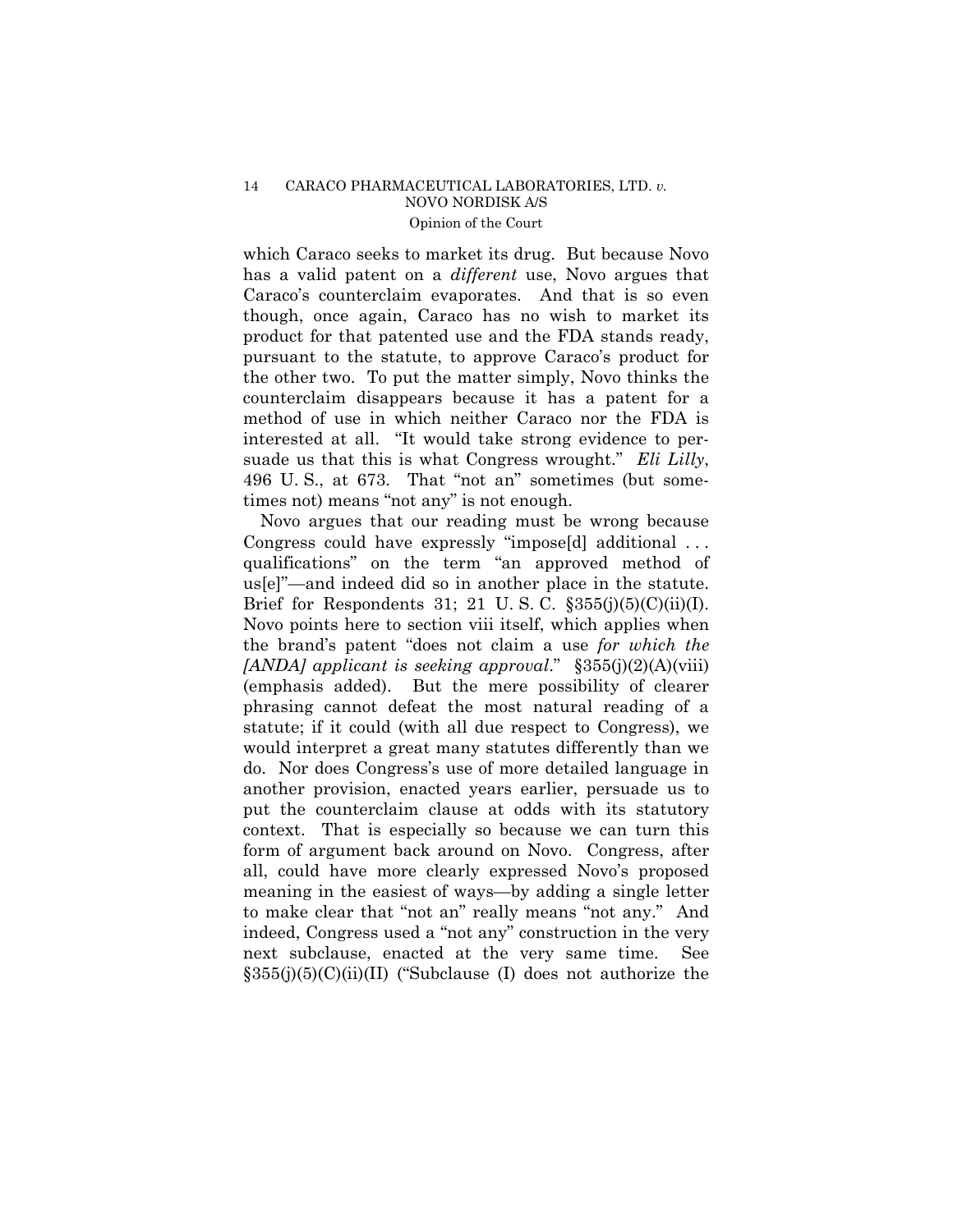assertion of a claim . . . in any [other] civil action"). So if we needed any proof that Congress knew how to say "not any" when it meant "not any," here we find it. We think that sees, raises, and bests Novo's argument.

Our more essential point, though, has less gamesmanship about it: We think that the "not any" construction does not appear in the relevant counterclaim provision because Congress did not mean what Novo wishes it had. And we think that is so because Congress meant (as it usually does) for the provision it enacted to fit within the statutory scheme—here, by facilitating the approval of non-infringing generic drugs under section viii.

B

Novo contends that Caraco's counterclaim must fail for another, independent reason: On its view (as on the Federal Circuit's), the counterclaim does not provide a way to correct use codes because they are not "patent information submitted by the [brand] under subsection (b) or (c)" of §355. Once again, we disagree.

The statute does not define "patent information," but a use code must qualify. It describes the method of use claimed in a patent. See 21 CFR  $\S$ §314.53(c)(2)(ii)(P)(3), (e). That fits under any ordinary understanding of the language.7

 Novo claims that a use code may sweep more broadly than the patent. specify the information required for publication—*i.e.,* use codes. See 7Novo's only counter is to redefine a use code. Novo argues that a use code need not be tied to the patent at all—that "[t]he relevant regulation requires [NDA] applicants to provide [only] 'a description of each approved method of use or indication.'" Brief for Respondents 48 (quoting 21 CFR  $$314.53(c)(2)(ii)(P)(1)$ ). Because an "indication" refers generally to what a drug does (here, treat diabetes), see §201.57(c)(2), But that is incorrect. First, Novo does not cite the regulations that  $§314.53(c)(2)(ii)(P)(3)$  (requiring a "description of the patented method of use as required for publication"); §314.53(e) ("[F]or each use patent," FDA will publish "the approved indications or other conditions of use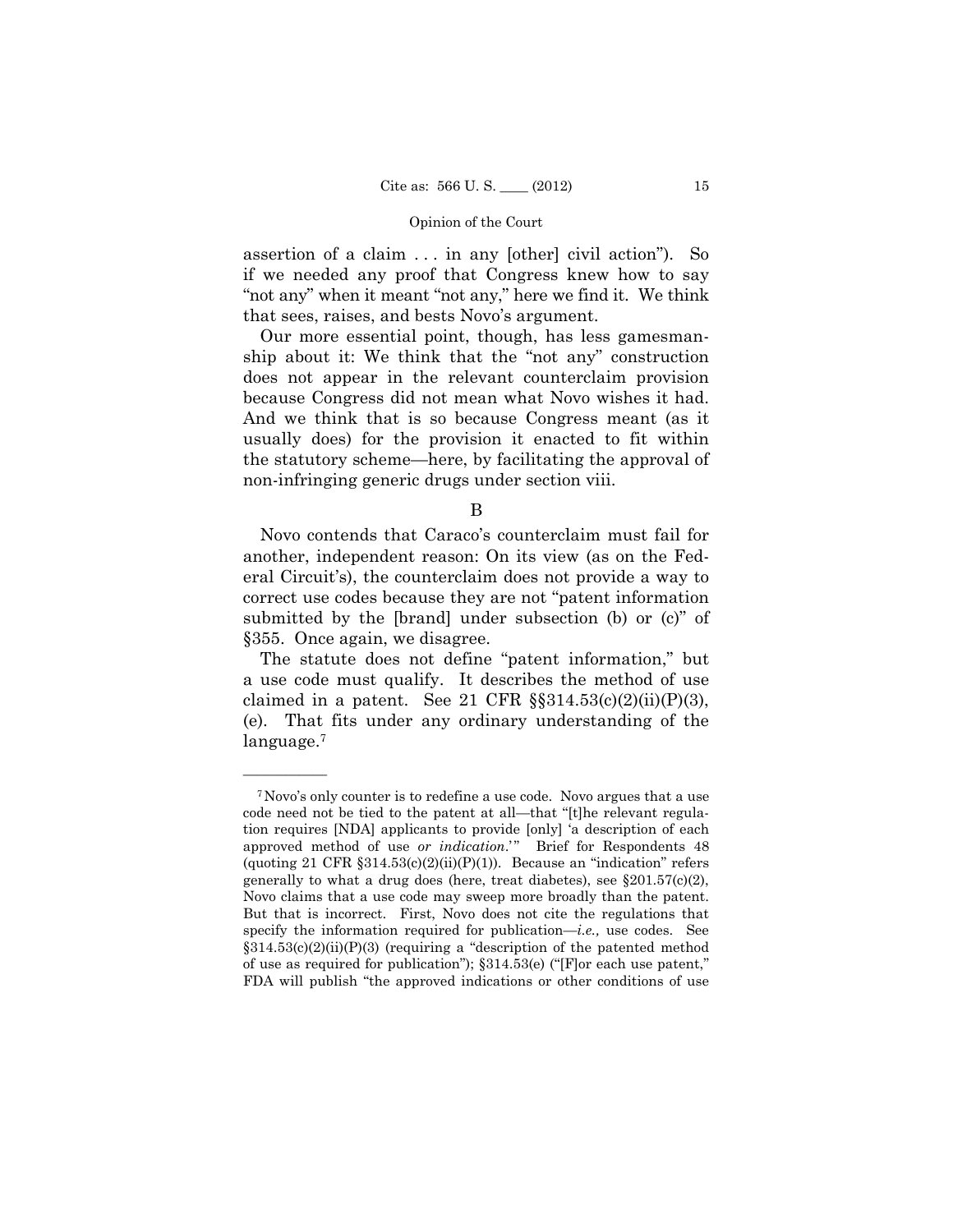The more difficult question arises from the "submitted under" phrase. The subsections mentioned there—(b) and (c) of §355—require an NDA applicant to submit specified information: "the patent number and the expiration date of any patent" claiming the drug or a method of its use. 21 U. S. C. §§355(b)(1), (c)(2). According to Novo, only that information comes within the counterclaim provision. But subsections (b) and (c) as well govern the regulatory process by which brands provide additional patent information to the FDA, both before and after an NDA is approved. In particular, those subsections provide the basis for the regulation requiring brands to submit use codes, see 21 CFR §314.53; in issuing that regulation, the FDA noted that "[o]ur principal legal authority . . . is section 505 of the act [codified at §355], in conjunction with our general rulemaking authority." 68 Fed. Reg. 36697–36698 (specifically referring to subsections (b) and (c)). And the form (Form 3542) on which brands submit their use codes states that the information appearing there is "provided in accordance with Section [355](b) and (c)." App. 97. So use codes fall within the counterclaim's ambit if the phrase "submitted under" reaches filings that not only subsections (b) and (c) themselves, but also their implementing regulations require.

Several of our cases support giving "under" this broad meaning. For example, in *Eli Lilly*, 496 U. S., at 665–668, we examined a similar statutory reference to the "submission of information under a Federal law which regulates

covered by a patent"). Those provisions (whether referring to methods of use, conditions of use, or indications) all demand a description of the patent. And second, even the provision Novo cites—which mandates the submission of additional material, not listed in the Orange Book ties information about indications to patent coverage; that regulation requires (when quoted in full) that the brand provide "a description of each approved method of use or indication and related patent claim of the patent being submitted."  $§314.53(c)(2)(ii)(P)(1)$ .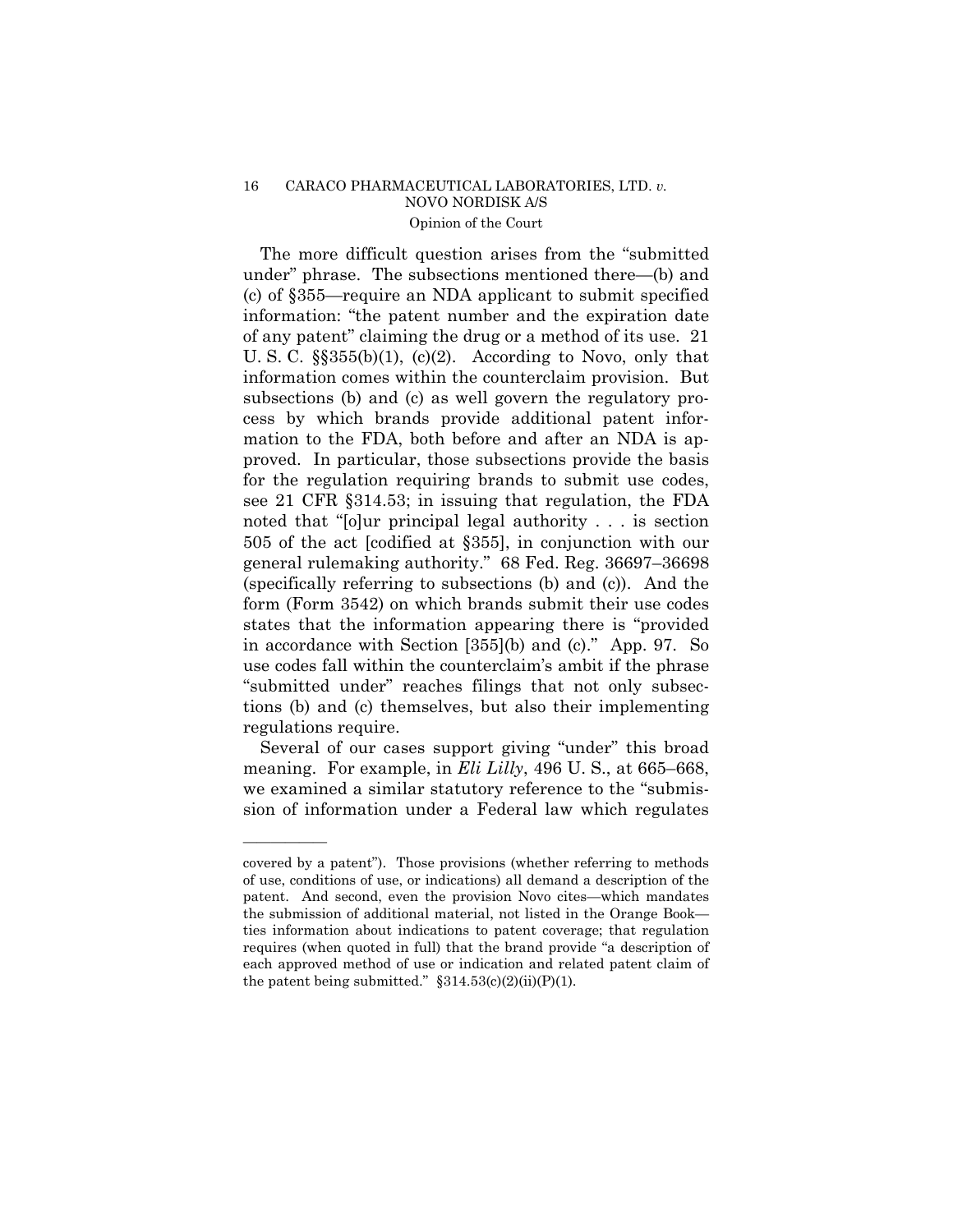the manufacture, use, or sale of drugs," 35 U. S. C.  $\S271(e)(1)$ . We noted there that submitting information "under a Federal law" suggests doing so "in furtherance of or compliance with a comprehensive scheme of regulation." 496 U. S.*,* at 667. Likewise, in *Ardestani* v. *INS*, 502 U. S. 129, 135 (1991), we held that a regulatory proceeding "under section 554," 5 U.S.C.  $$504(b)(1)(C)(i)$ , meant any proceeding "subject to," "governed by," or conducted "by reason of the authority of" that statutory provision.

So too here. "Patent information submitted . . . under subsection (b) or (c)" most naturally refers to patent information provided as part of the "comprehensive scheme of regulation" premised on those subsections. *Eli Lilly*, 496 U. S., at 667. It includes everything (about patents) that the FDA requires brands to furnish in the proceedings "subject to," "governed by," or conducted "by reason of the authority of " §§355(b) and (c). *Ardestani*, 502 U. S., at 135. The breadth of the term "under" becomes particularly clear when compared with other phrases—"described in" and "prescribed by"—appearing in neighboring provisions. See, *e.g.,* 21 U. S. C. §355(c)(2) ("patent information described in subsection (b)");  $\S 355(d)(6)$  ("patent information prescribed by subsection (b)"). Those phrases denote a patent number and expiration date and nothing more. In contrast, the word "under" naturally reaches beyond that most barebones information to other patent materials the FDA demands in the regulatory process.

Once again, that congressional choice fits the broader statutory context. Use codes are pivotal to the FDA's implementation of the Hatch-Waxman Amendments—and no less so because a regulation, rather than the statute itself, requires their submission. Recall that those Amendments instruct the FDA (assuming other requirements are met) to approve an ANDA filed with a section viii statement when it proposes to market a drug for only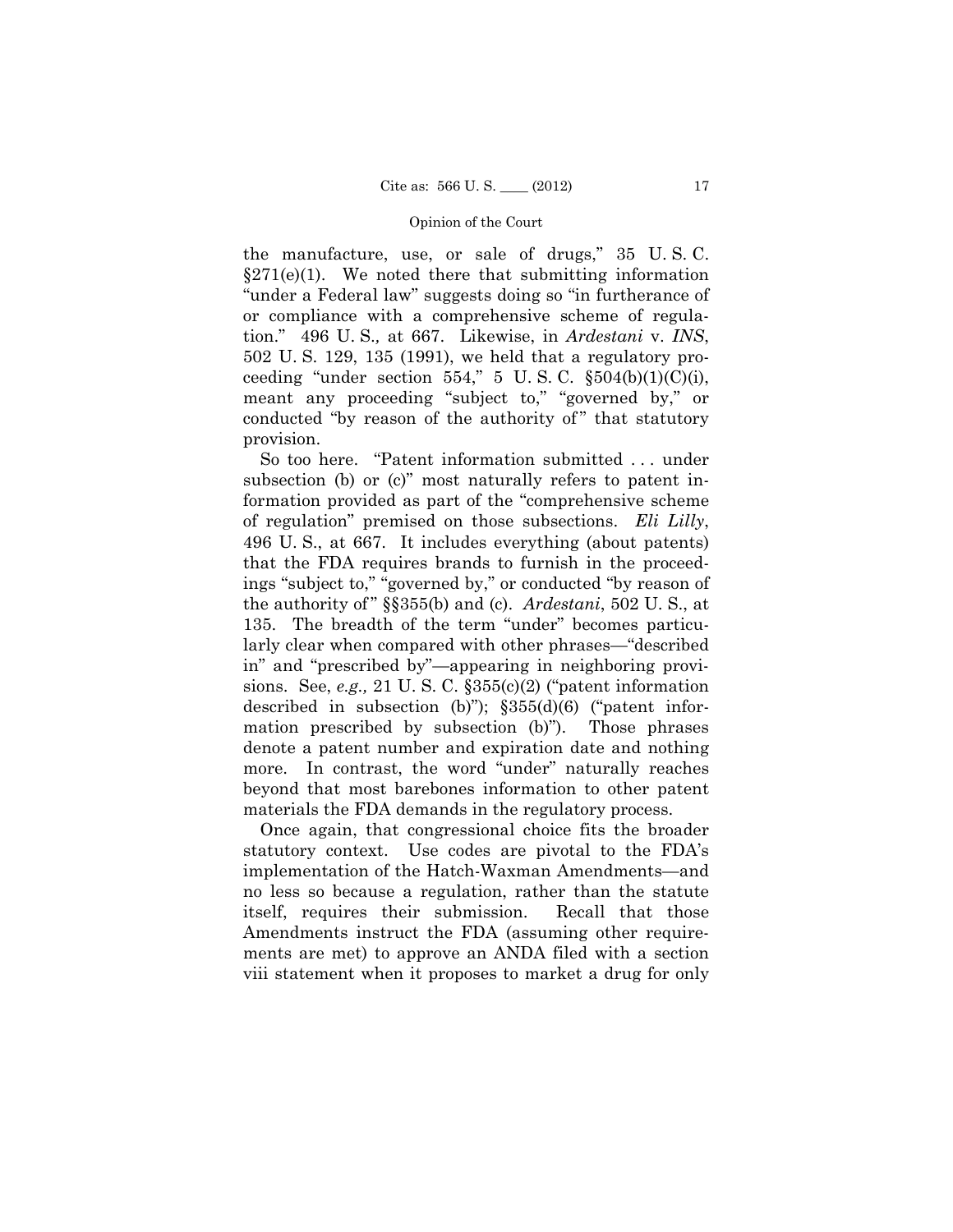unpatented methods of use. To fulfill that charge, the FDA must determine whether any patent covers a particular method of use; and to do that, the agency (which views itself as lacking expertise in patent matters, see *supra,* at 4–5, and n. 2) relies on the use codes submitted in the regulatory process. See 68 Fed. Reg. 36682–36683. An overbroad use code therefore throws a wrench into the FDA's ability to approve generic drugs as the statute contemplates. So it is not surprising that the language Congress used in the counterclaim provision sweeps widely enough to embrace that filing.

 $\mathcal{C}$ 

Another aspect of the counterclaim provision—its description of available remedies—dispatches whatever remains of Novo's arguments. According to the statute, a successful claimant may obtain an order requiring the brand to "correct or delete" its patent information.  $\frac{\delta(355(i)(5)(C(ii))(I)}{\delta(5)}$ . Our interpretation of the statute gives content to both those remedies: It deletes a listing from the Orange Book when the brand holds no relevant patent and corrects the listing when the brand has misdescribed the patent's scope. By contrast, Novo's two arguments would all but read the term "correct" out of the statute.

Consider first how Novo's an-means-any contention would accomplish that result. Recall that on Novo's view, a counterclaim can succeed only if the patent challenged does not claim either the drug or any approved method of using it. See *supra,* at 11. But when a generic manufacturer makes that showing, the remedy must be to "delete" the listing; no correction would be enough. Novo agrees with that proposition; "[a]t bottom," Novo avers, "the counterclaim is a delisting provision." Brief for Respondents 20. But that raises the obvious question: Why did Congress also include the term "correct" in the statute?

Novo can come up with just one answer: The counter-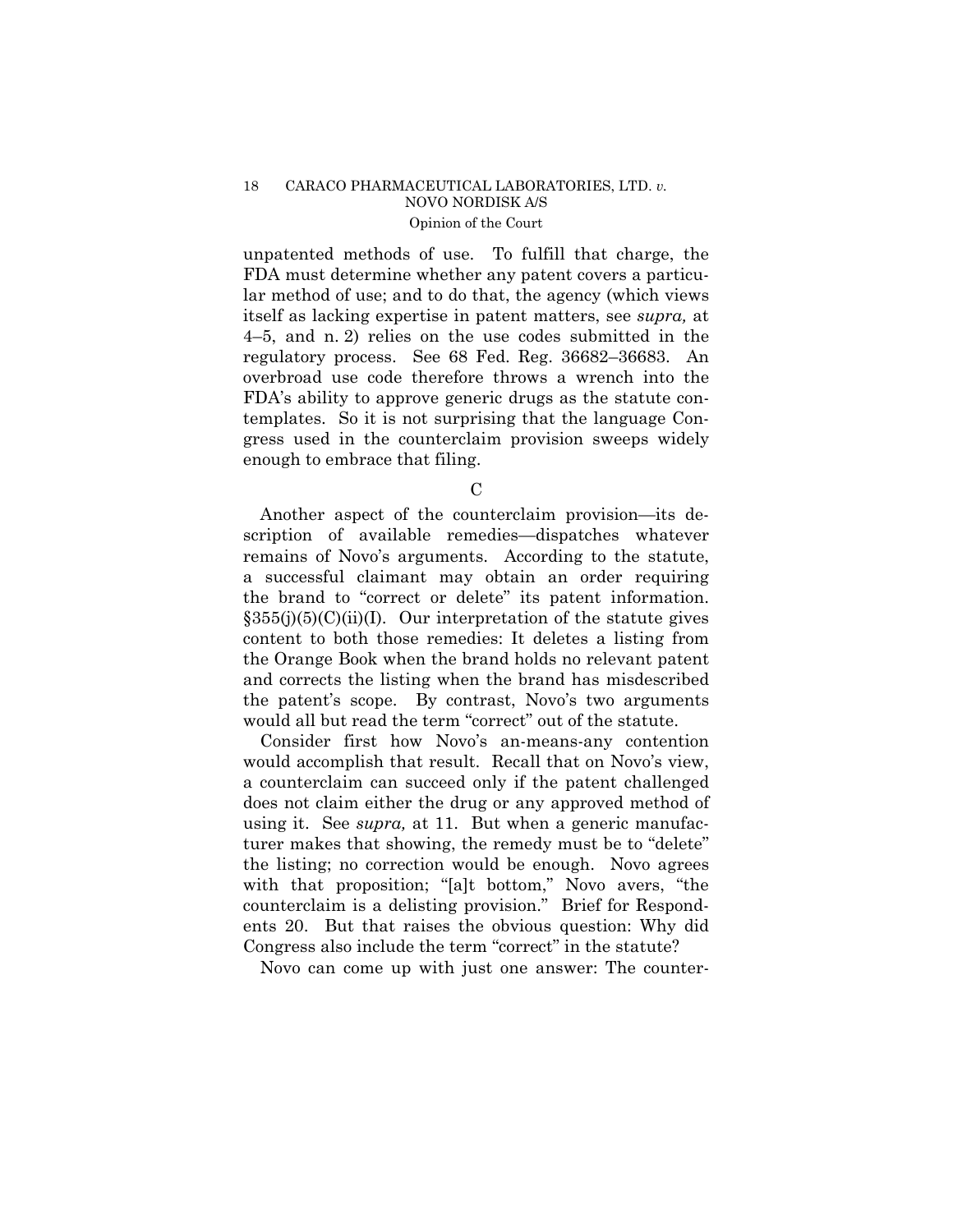claim, it proposes, can correct erroneous patent numbers. Imagine, for example, that Novo mistakenly entered the number '359, instead of '358, when submitting information about its repaglinide patent for publication in the Orange Book. Then, Novo suggests, Caraco could bring a counterclaim to challenge the inaccurate listing (on the ground that '359 does not claim any method of use), and the remedy would be "correct[ion]" (substituting an 8 for a 9). But we think Novo's admission that this scenario would be "unusual," Tr. of Oral Arg. 41, considerably understates the matter. As Novo concedes, brands have every incentive to provide the right patent number in the first place, and to immediately rectify any error brought to their attention. See *id.,* at 40–41. By doing so, they place both generic companies and the FDA on notice of their patents and thereby prevent infringement. And conversely, generics have little or no incentive to bring a counterclaim that will merely replace one digit in the Orange Book with another. So we doubt Congress created a legal action to "correct" patent information just to fix such scrivener's errors. See, *e.g., TRW Inc.* v. *Andrews*, 534 U. S. 19, 31 (2001) (refusing to adopt an interpretation of a statute that would render a piece of it "insignificant, if not wholly superfluous" (internal quotation marks omitted)). That would have been, in the most literal sense, to make a federal case out of nothing.

The same problem afflicts Novo's alternative contention—that "patent information submitted . . . under subsection (b) or (c)" includes only numbers and expiration dates (and not use codes). Once again, we cannot think Congress included the remedy of "correct[ion]" so that courts could expunge typos in patent numbers. And not even Novo has proffered a way for the counterclaim to "correct" an erroneous expiration date. Suppose, for example, that a brand incorrectly lists the expiration date of a valid patent as 2018 rather than 2015. The counter-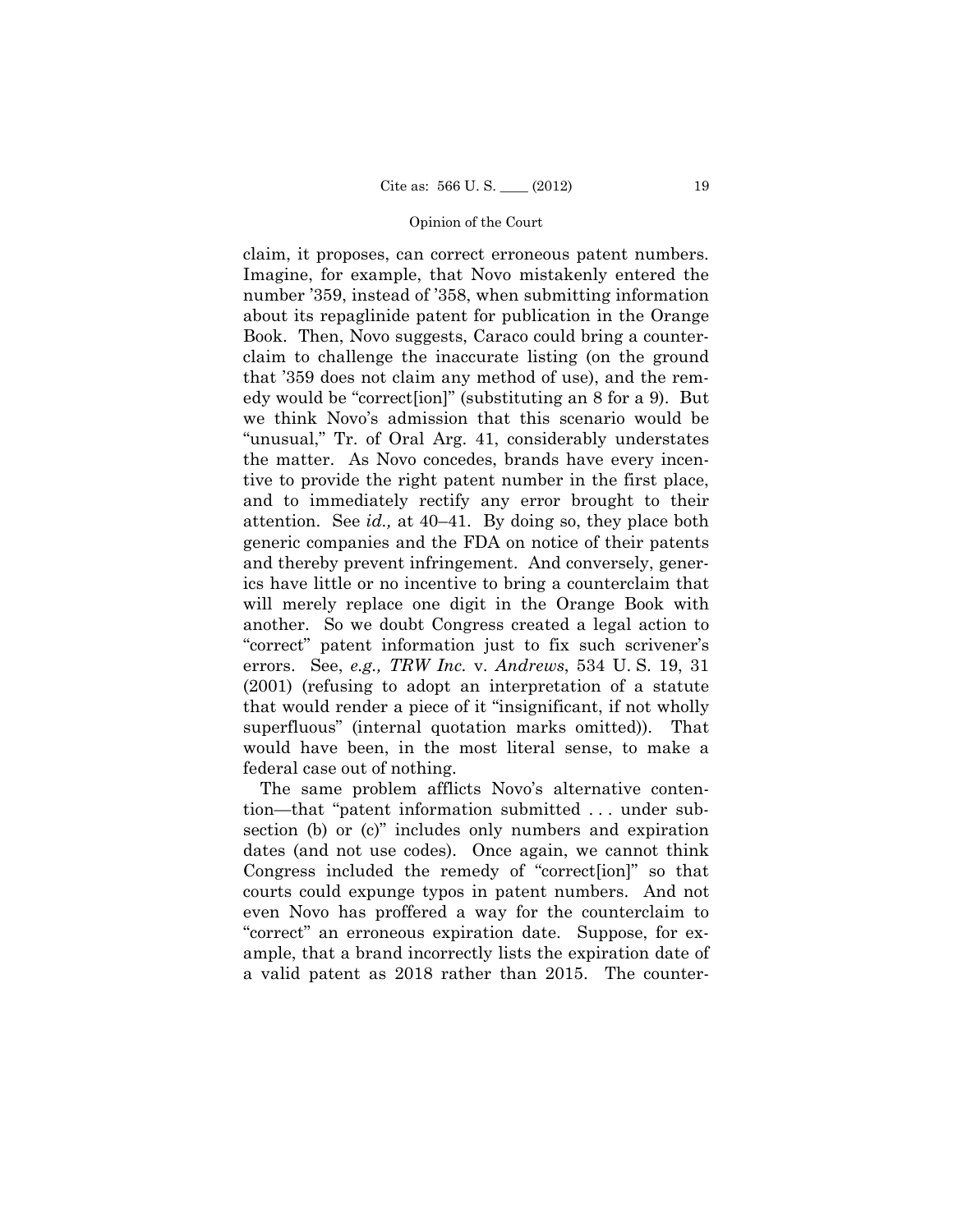claim would be useless: It authorizes a remedy only "on the ground that" the listed patent does not claim the drug or an approved method of using it—and notwithstanding the wrong expiration date, this patent does so. Alternatively, suppose the brand lists a patent as having a 2018 expiration date when in fact the patent has already lapsed. Then, a generic manufacturer could bring a counterclaim alleging that the patent no longer claims the drug or a method of using it—but the appropriate remedy would be deletion, not correction, of the brand's listing. Novo's reading of "patent information," like its reading of "not an," effectively deletes the term "correct" from the statute.

# III

 counterclaim's drafting history. Neither contention, how-Novo finally advances two arguments relating to the ever, overcomes the statutory text and context. Indeed, consideration of the provision's background only strengthens our view of its meaning.

# A

Novo first contends that our interpretation of the statute "effectively resurrect[s] the scheme rejected by Congress." Brief for Respondents 44 (quoting *Smith* v. *United States*, 507 U. S. 197, 203, n. 4 (1993)). In 2002, Novo notes, Congress failed to pass a bill that would have required brands to file specified "patent information," including, for method-of-use patents, a description of "the approved use covered by the [patent] claim." S. 812, 107th Cong., 2d Sess.,  $$103(a)(1)$ , p. 7 (engrossed bill). That bill would have allowed a generic company to bring its own civil action—not merely a counterclaim in ongoing litigation—to "delete" or "correct" the information filed. *Id.,*  at 8. The Senate approved the bill, but the House of Representatives took no action on it. Novo argues that because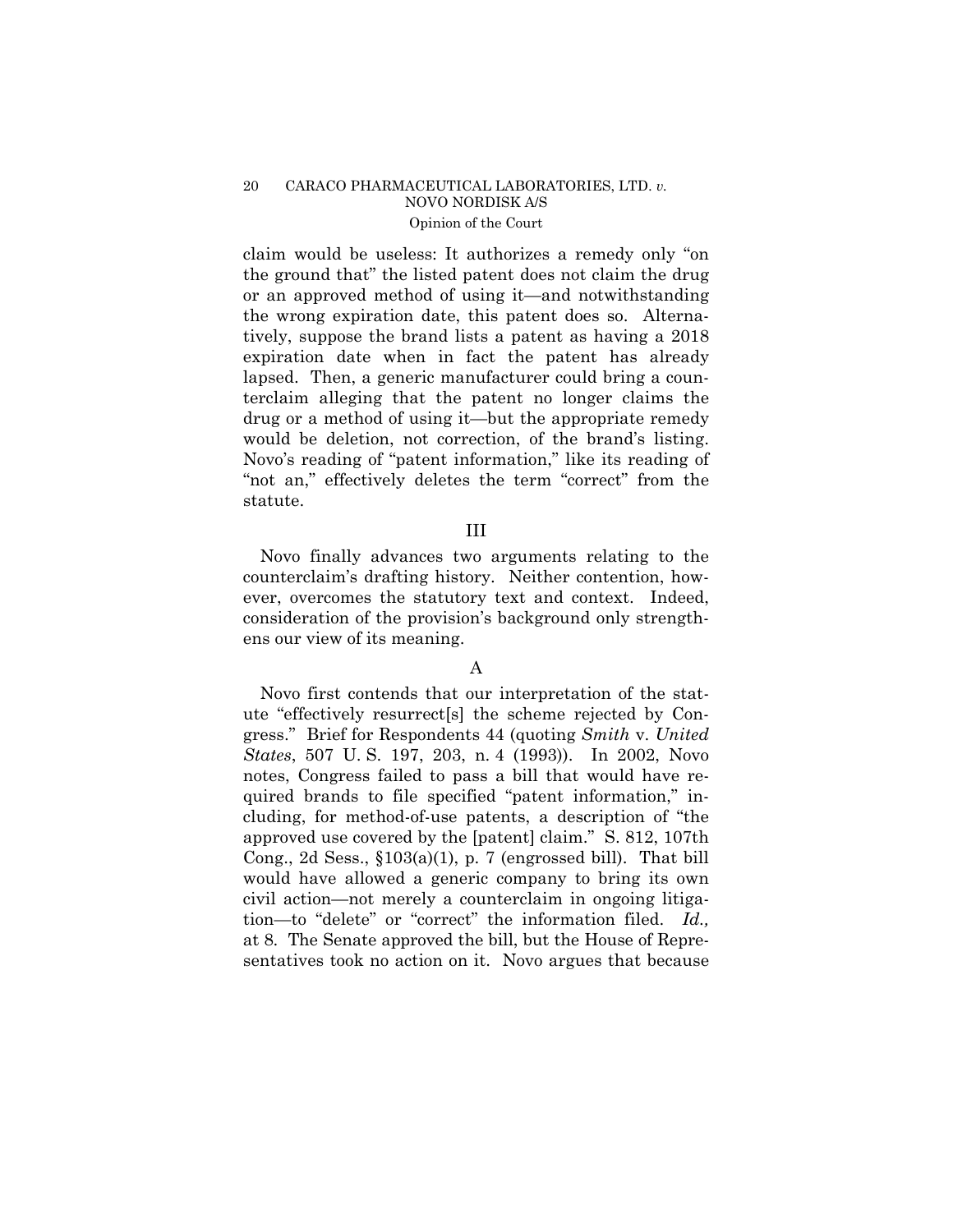this failed legislation would have allowed a generic company to challenge overbroad descriptions of a patent, we cannot read the statute Congress eventually enacted as doing so.

We disagree. We see no reason to assume, as Novo does, that Congress rejected S. 812 because it required brands to submit patent information beyond a number and expiration date. Indeed, Novo's argument highlights the perils of relying on the fate of prior bills to divine the meaning of enacted legislation. "A bill can be proposed for any number of reasons, and it can be rejected for just as many others." *Solid Waste Agency of Northern Cook Cty.* v. *Army Corps of Engineers*, 531 U. S. 159, 170 (2001)). S. 812 contained numerous items, including a title on importing prescription drugs (no controversy there!), that may have caused its failure. See S. 812, Tit. II. Moreover, what criticism there was of the bill's mechanism for challenging brands' patent claims focused not on the specification of "patent information," but instead on the creation of an independent cause of action—stronger medicine than the counterclaim Congress ultimately adopted.8 And finally, Novo ignores a likely cause for the redrafting of the provision on submitting information. Between S. 812's demise and the counterclaim's enactment, the FDA issued a rule requiring brands to supply material concerning method-of-use patents, including use codes. The drafters of the counterclaim provision knew about that rule,<sup>9</sup> and

<sup>8</sup>See, *e.g.,* 148 Cong. Rec. 15424 (2002) (remarks of Sen. Gregg) ("Probably the most significant issue is the fact that it creates a new cause of action"); *id.*, at 15431-15432 (remarks of Sen. Grassley) (similar); *id.,* at 14434 (remarks of Sen. Hatch) (similar). 9See, *e.g.*, Hearings on Barriers to Entry in the Pharmaceutical Mar-

ketplace before the Senate Committee on the Judiciary, 108th Cong., 1st Sess., 5–8 (2003) (statement of Daniel Troy, Chief Counsel to the FDA); *id.,* at 19 (statement of Sen. Schumer) ("The bill provides a critical complement to the work FDA has done in clarifying its regulations on patent listing, but it goes much further").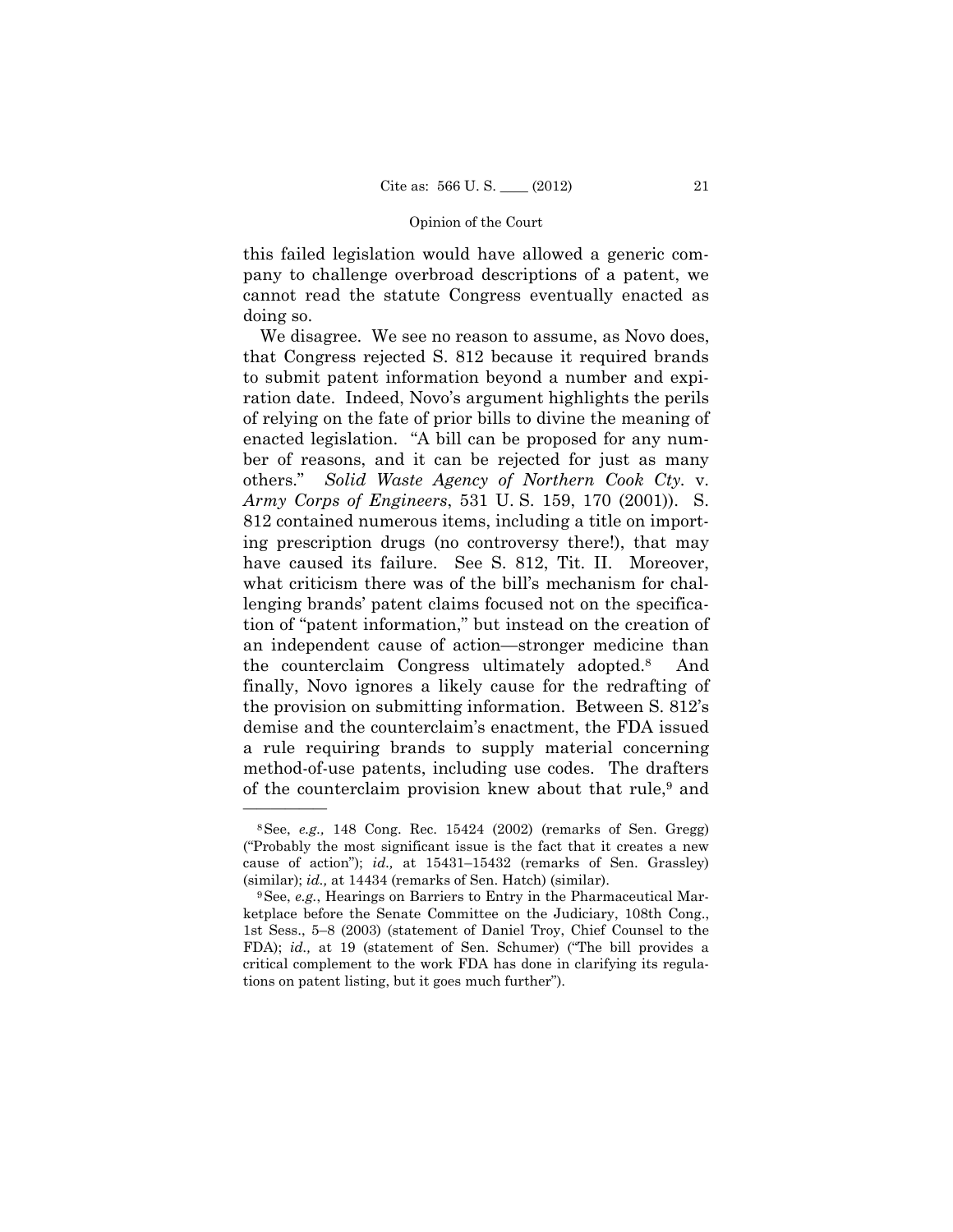had no need to duplicate its list of mandated filings. So the drafting history does not support Novo's conclusion. If anything, the statute's evolution indicates that Congress determined to enforce the FDA's new listing provisions, including its use-code requirement, through the new counterclaim.

B

 was available, even assuming the allegation was true. Novo next argues that Congress established the counterclaim only to solve the problem raised by the Federal Circuit's decision in *Mylan*, 268 F. 3d 1323—the impossibility of deleting an improperly listed patent from the Orange Book. In *Mylan*, as earlier described, a generic company alleged that a brand had listed a patent that covered neither the approved drug nor any method of using it, and brought an action seeking delisting. See *supra,* at 6. The Federal Circuit held that no such action Because several legislators saw *Mylan* as "exemplif[ying]" brands' "perceived abuse" of the FDA's patent listing practices, Brief for Respondents 35, Novo contends that we should construe the counterclaim provision to aid only a generic company that "finds itself in the same position as Mylan was in *Mylan*," Supp. Brief in Opposition 5–6.

Once again, we think not. Maybe *Mylan* triggered the legislative effort to enact a counterclaim, or maybe it didn't: By the time Congress acted, it also had at hand an FTC study broadly criticizing brands' patent listings and an FDA rule designed to address the very same issue. See *supra,* at 6, 21. But even assuming *Mylan* "prompted the proposal" of the counterclaim, "whether that alone accounted for its enactment is quite a different question." *Eli Lilly*, 496 U. S., at 670, n. 3 (emphasis deleted). Here, we think *Mylan* alerted Congress to a broader problem that generic companies generally had no avenue to challenge the accuracy of brands' patent listings, and that the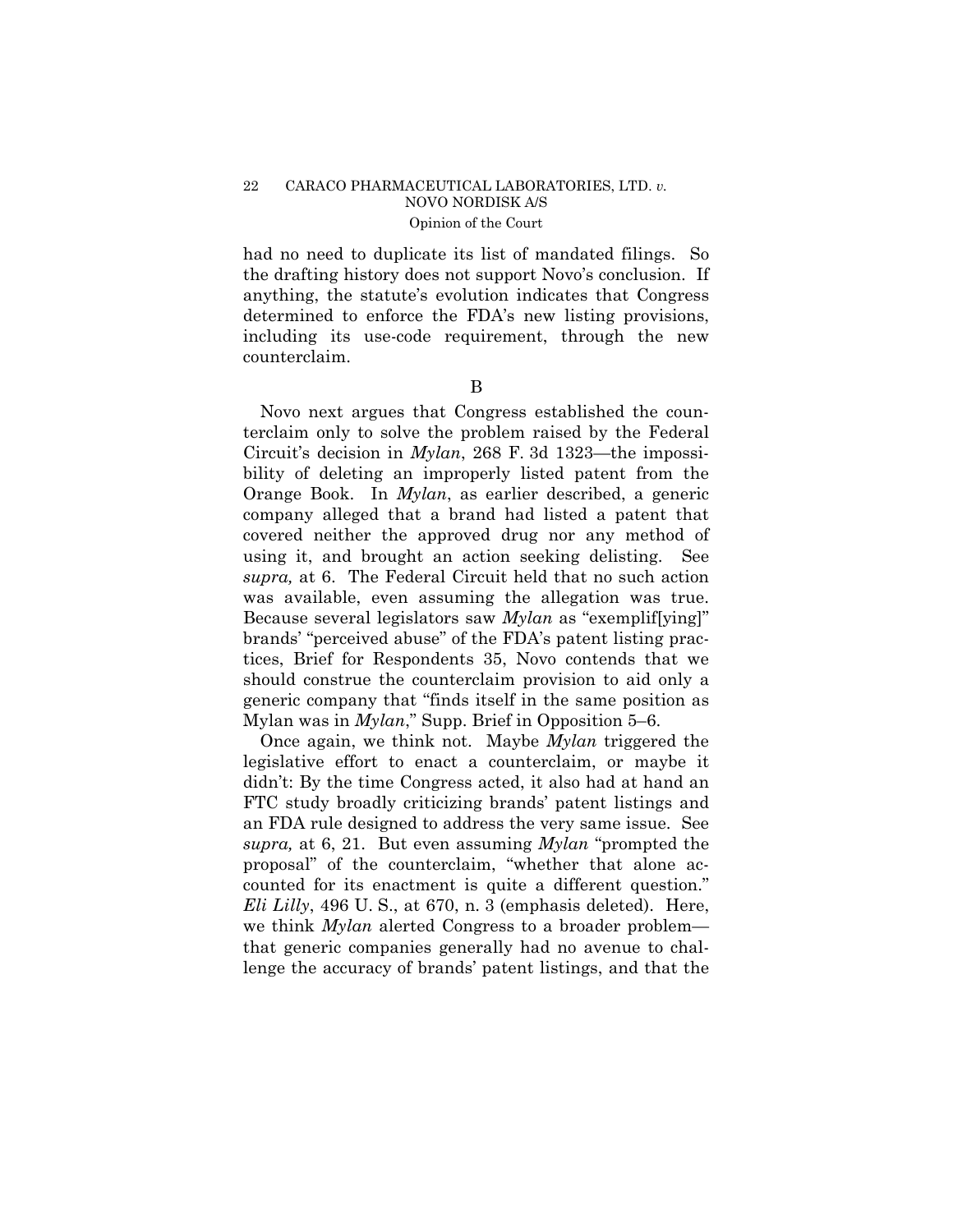overbroad. See *supra,* at 10–20. In particular, Congress's FDA therefore could not approve proper applications to bring inexpensive drugs to market. The proof of that lies in the statute itself (where the best proof of what Congress means to address almost always resides). As we have described, the statute's text and context demonstrate that the counterclaim is available not only (as in *Mylan*) when the patent listing is baseless, but also (as here) when it is decision to allow a counterclaimant to seek "correct[ion]" of patent information explodes Novo's theory, because the remedy for a *Mylan*-type impropriety is complete delisting.

 *pra,* at 4. That is the danger Caraco faces here, as much And to make matters still easier, Congress's equation of the two situations—the one in *Mylan* and the one here makes perfect sense. Whether a brand lists a patent that covers no use or describes a patent on one use as extending to others, the brand submits misleading patent information to the FDA. In doing so, the brand equally exploits the FDA's determination that it cannot police patent claims. And the brand's action may in either case delay or block approval of a generic drug that infringes no patent and that under the statute should go to market. See *su*as it was the threat in *Mylan*: Novo seeks to preclude Caraco from selling repaglinide for unpatented uses until 2018, when Novo's patent on a *different* use expires.

21 U.S.C. Indeed, the need for the counterclaim is greater here than in *Mylan*. When a brand lists a patent that covers no use, a generic company has a pathway aside from the counterclaim to challenge the listing. As described earlier, the company may make a paragraph IV certification stating that the listed patent "is invalid or will not be infringed" by the generic drug. §355(j)(2)(A)(vii)(IV); see *supra,* at 5. If the brand sues, the generic company can argue that its product would not infringe the patent. Using the counterclaim may enable a generic manufacturer to obtain delisting more quickly, see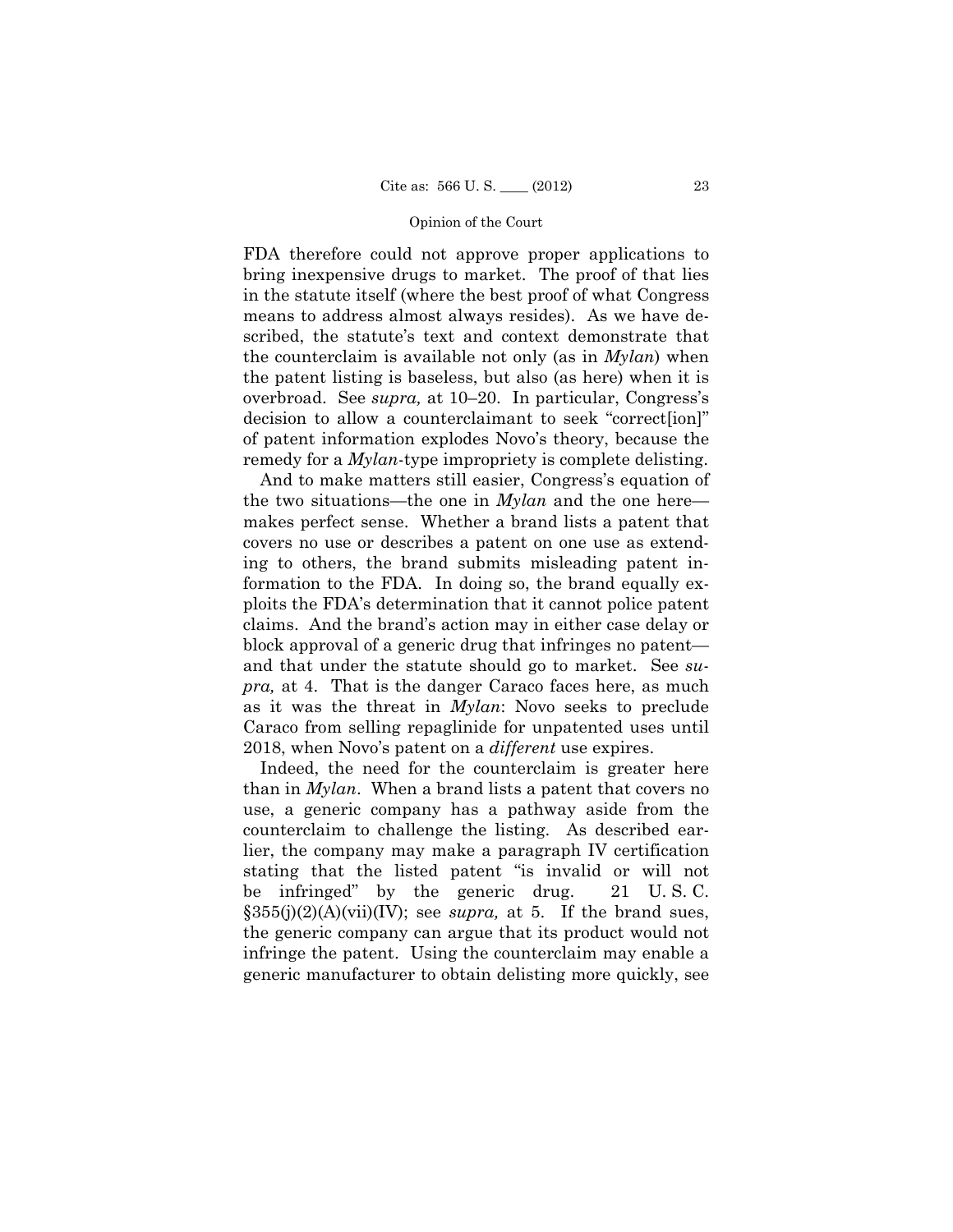Tr. of Oral Arg. 54; but even without it, the company can eventually get a judgment of non-infringement enabling the FDA to approve its ANDA. In contrast, where (as here) a brand files an overbroad use code, a generic company cannot use paragraph IV litigation to that end. A paragraph IV certification (unlike a section viii statement) requires the generic company to propose labeling identical to the brand's; it cannot carve out any uses. See *supra,* at 4. And that proposed label will necessarily infringe because it will include the use(s) on which the brand does have a patent. So here, a paragraph IV suit cannot lead to a judgment enabling FDA approval; the counterclaim offers the *only* route to bring the generic drug to market for non-infringing uses. Novo's view eliminates the counterclaim where it has the greatest value.

# IV

The statutory counterclaim we have considered enables courts to resolve patent disputes so that the FDA can fulfill its statutory duty to approve generic drugs that do not infringe patent rights. The text and context of the provision demonstrate that a generic company can employ the counterclaim to challenge a brand's overbroad use code. We accordingly hold that Caraco may bring a counterclaim seeking to "correct" Novo's use code "on the ground that" the '358 patent "does not claim . . . an approved method of using the drug"—indeed, does not claim two.

The judgment of the Court of Appeals is reversed, and the case is remanded for further proceedings consistent with this opinion.

*It is so ordered.*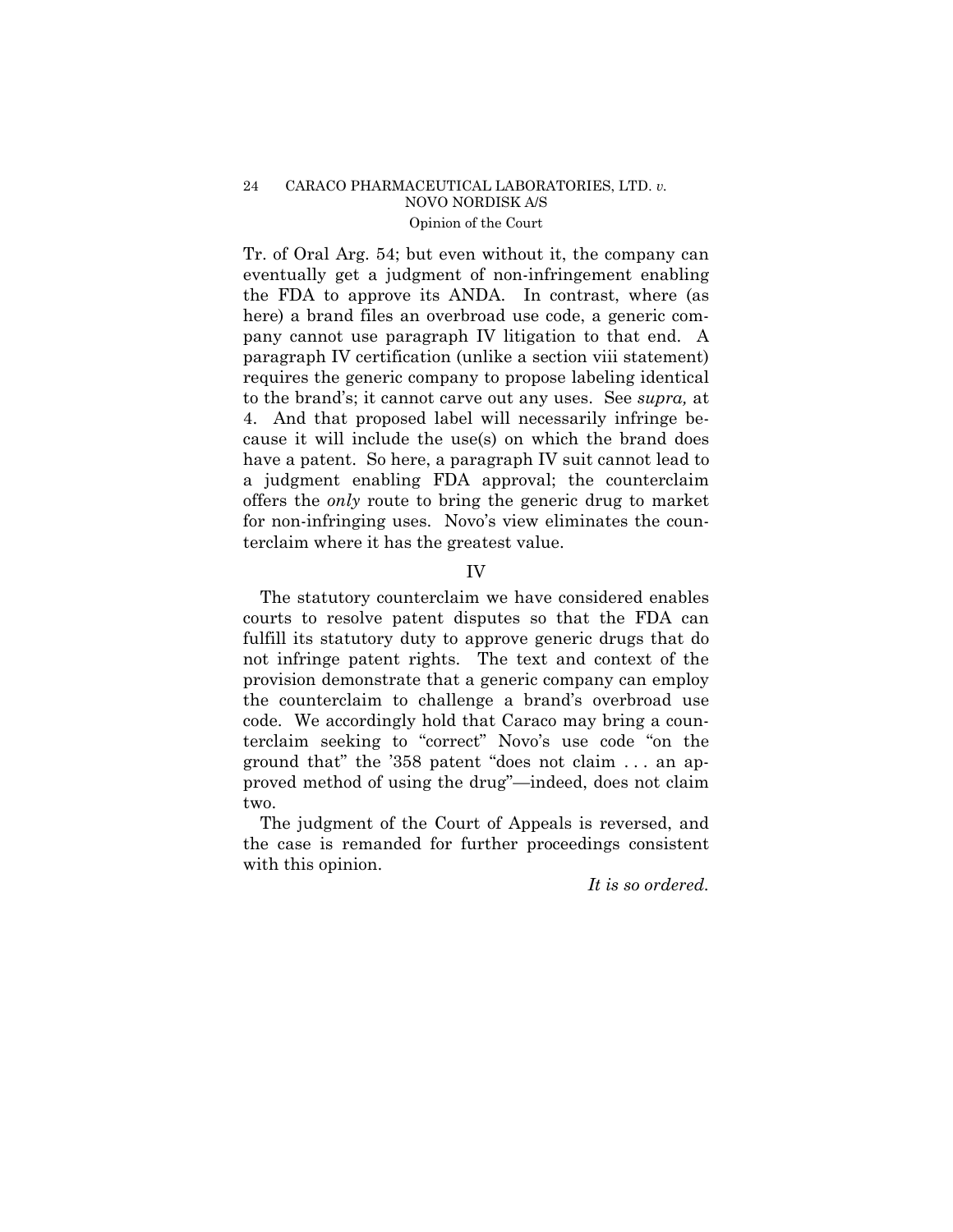SOTOMAYOR, J., concurring

## $\frac{1}{2}$  ,  $\frac{1}{2}$  ,  $\frac{1}{2}$  ,  $\frac{1}{2}$  ,  $\frac{1}{2}$  ,  $\frac{1}{2}$  ,  $\frac{1}{2}$ **SUPREME COURT OF THE UNITED STATES**

#### $\frac{1}{2}$  ,  $\frac{1}{2}$  ,  $\frac{1}{2}$  ,  $\frac{1}{2}$  ,  $\frac{1}{2}$  ,  $\frac{1}{2}$ No. 10–844

# ET AL., PETITIONERS *v.* NOVO NORDISK A/S ET AL. CARACO PHARMACEUTICAL LABORATORIES, LTD.,

## ON WRIT OF CERTIORARI TO THE UNITED STATES COURT OF APPEALS FOR THE FEDERAL CIRCUIT

[April 17, 2012]

## JUSTICE SOTOMAYOR, concurring.

The Court today interprets the counterclaim set forth in 21 U.S.C.  $$355(j)(5)(C)(ii)(I)$  to permit generic manufacturers to force brand manufacturers to "correct" inaccurate use codes. While I too find the counterclaim not "free of ambiguity," *ante,* at 10, I join the Court's opinion because I agree this is the most sensible reading in light of the existing regulatory scheme. I write separately to add the following observations.

I

turer's label any patented methods of use. See *ante*, at 4. I first underscore that the counterclaim can only lessen the difficulties created by an overly broad use code; it cannot fix them. The statutory scheme is designed to speed the introduction of low-cost generic drugs to market. See *ante,* at 2 (citing *Eli Lilly & Co.* v. *Medtronic, Inc.*, 496 U. S. 661, 676 (1990)). To that end, the statute provides for the rapid approval of a drug that a generic manufacturer seeks to market for unpatented methods of use. The manufacturer need only submit an abbreviated new drug application (ANDA) with a section viii statement and a proposed label that "carves out" from the brand manufac-So long as the use code is not overly broad (and all else is in order), FDA may approve the application without re-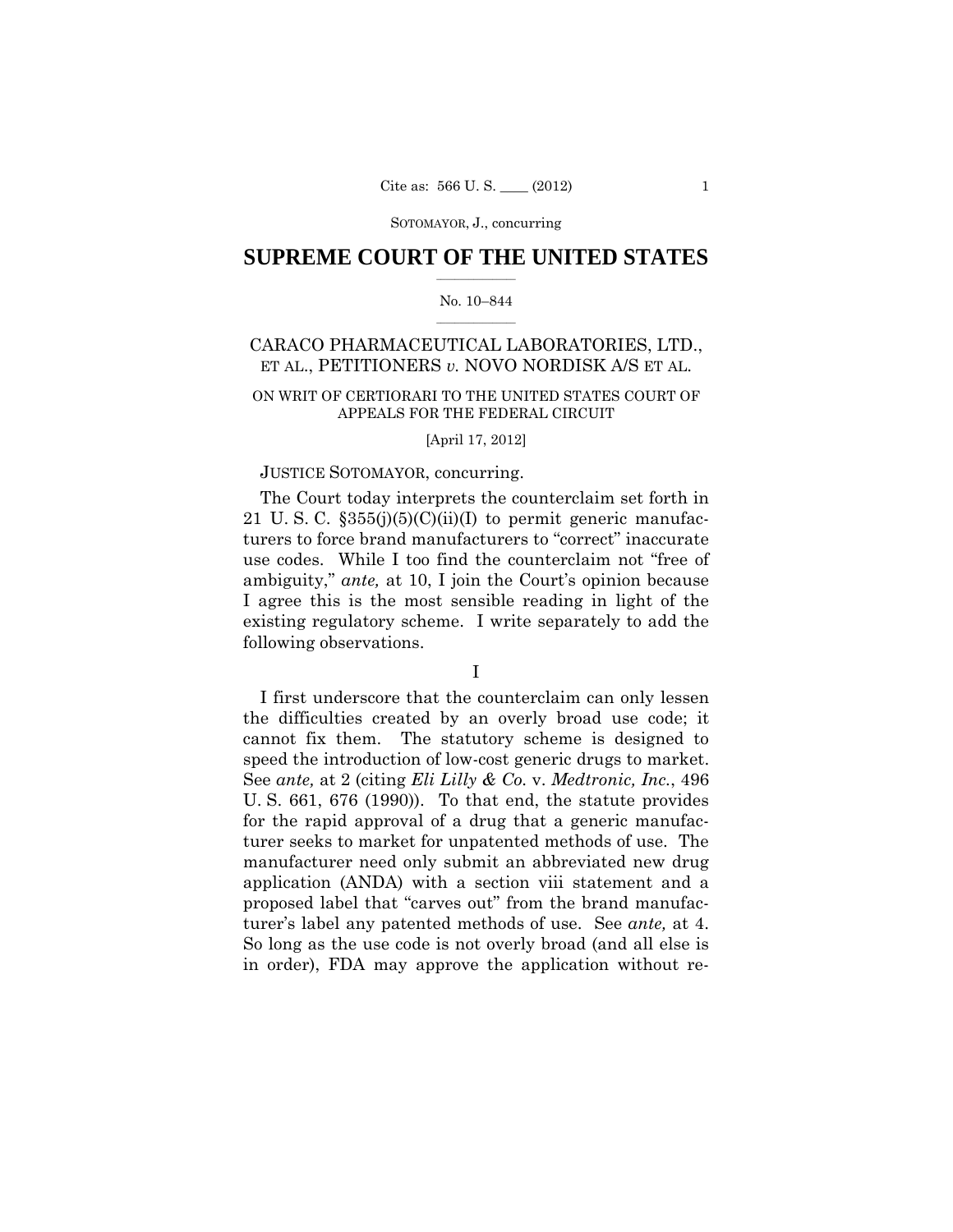quiring any further steps relating to the patent, and the generic drug may reach the public without undue delay. See *ibid*.

An overly broad use code "throws a wrench" into that scheme. *Ante,* at 18. The reason why is simple: FDA relies on use codes in determining whether to approve an ANDA, but it refuses to evaluate the accuracy of those use codes. See *ante,* at 4–5. Thus, if the use code overlaps with the generic manufacturer's proposed carve-out label (*i.e.*, if the use code is overly broad), FDA will not approve an ANDA with a section viii statement. See *ibid*.

After today's opinion, the generic manufacturer can respond to this situation by taking the following steps: submit an ANDA with a paragraph IV certification (which requires a proposed label materially identical to the brand manufacturer's label, see *ante,* at 24), wait for the brand manufacturer to institute suit, file a counterclaim, litigate the counterclaim, and, if successful in securing the correction of the use code, return to the start of the process and do what it always wanted to do—file an ANDA with a section viii statement and a carve-out label.

The problem with this process is twofold. First, it results in delay and expense the statutory scheme does not envision. Second, there is no guarantee the process will work. It depends on the brand manufacturer initiating paragraph IV litigation, but it is not obvious the brand will have any incentive to do so. In light of today's holding, the upshot of such litigation will be the correction of the use code through the assertion of a counterclaim—an outcome that is desirable, to be sure, for the generic manufacturer, but perhaps less so for the brand manufacturer.

Meanwhile, it is not clear what happens if the brand manufacturer does not file suit. FDA may approve the generic manufacturer's application, see 21 U. S. C.  $\S 355(j)(5)(B)(iii)$ , "without prejudice to infringement claims" the patent owner might assert when the ANDA applicant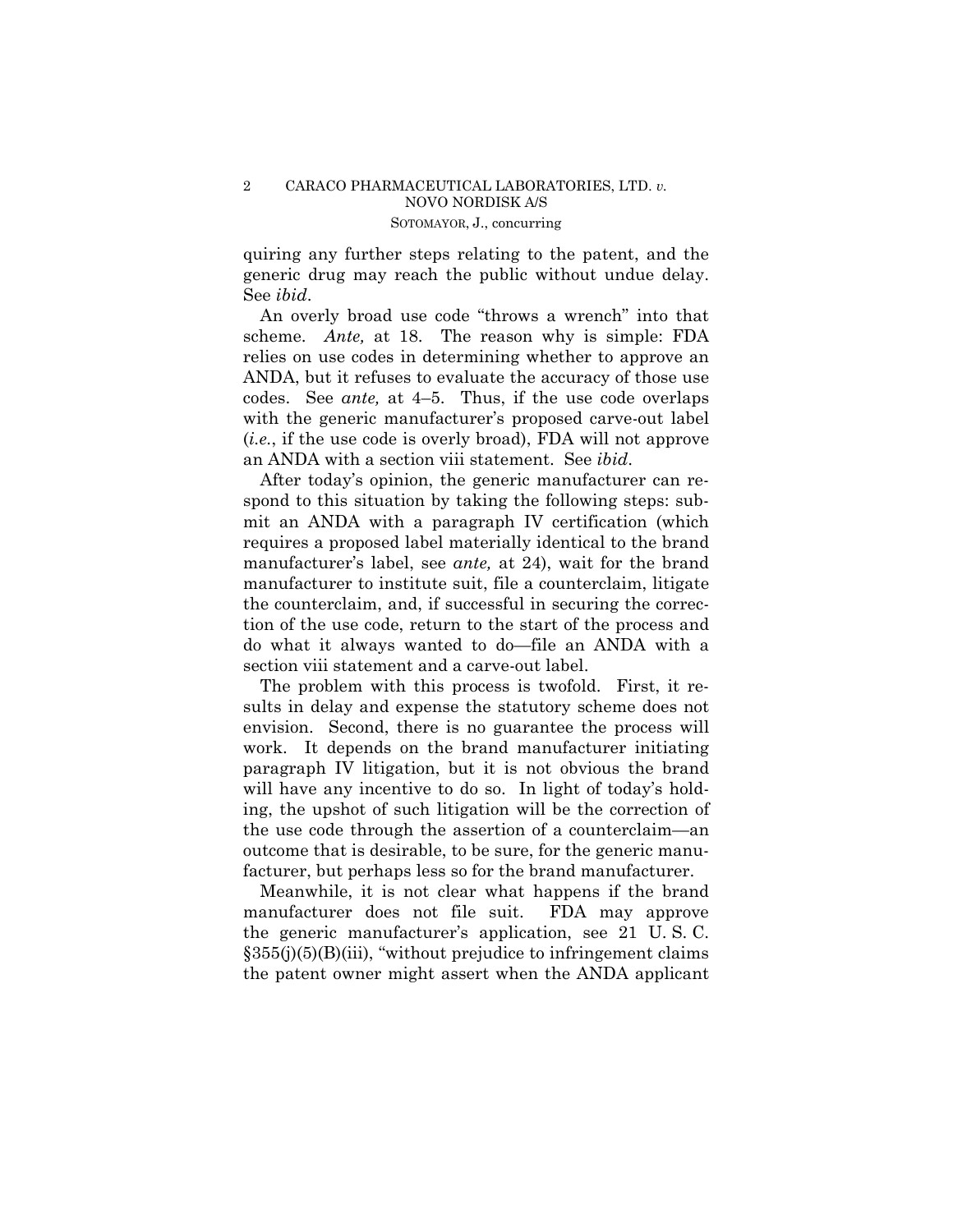#### SOTOMAYOR, J., concurring

produces or markets the generic drug." Brief for United States as *Amicus Curiae* 6 (hereinafter United States Brief). But the generic manufacturer, having been forced to proceed with a paragraph IV certification, will have secured approval to market a drug with a label materially identical to the brand manufacturer's. That is not a position I imagine a generic manufacturer wants to be in: As the Solicitor General's Office informed us at argument, "[i]t would be inducement of infringement to sell a product with labeling that suggests that the product be used for a patented method of use." Tr. of Oral Arg. 24; see also United States Brief 32 (noting that in this situation, if a generic manufacturer proceeded with a paragraph IV certification, "[s]o long as the [new drug application (NDA)] holder's patent covers some approved method of using the approved drug, the proposed labeling will be infringing").

In short, the counterclaim cannot restore the smooth working of a statutory scheme thrown off kilter by an overly broad use code. At best, it permits the generic manufacturer to do what the scheme contemplates it should do—file an ANDA with a section viii statement but only after expensive and time-consuming litigation. A fix is in order, but it must come from Congress or FDA.

II

Precisely because the regulatory scheme depends on the accuracy and precision of use codes, I find FDA's guidance as to what is required of brand manufacturers in use codes remarkably opaque. The relevant regulation states simply that a brand manufacturer must provide "[t]he description of the patented method of use as required for publication." 21 CFR  $$314.53(c)(2)(ii)(P)(3)$ . The form on which brand manufacturers submit that information provides some additional detail, explaining that "[e]ach approved use claimed by the patent should be separately identified . . .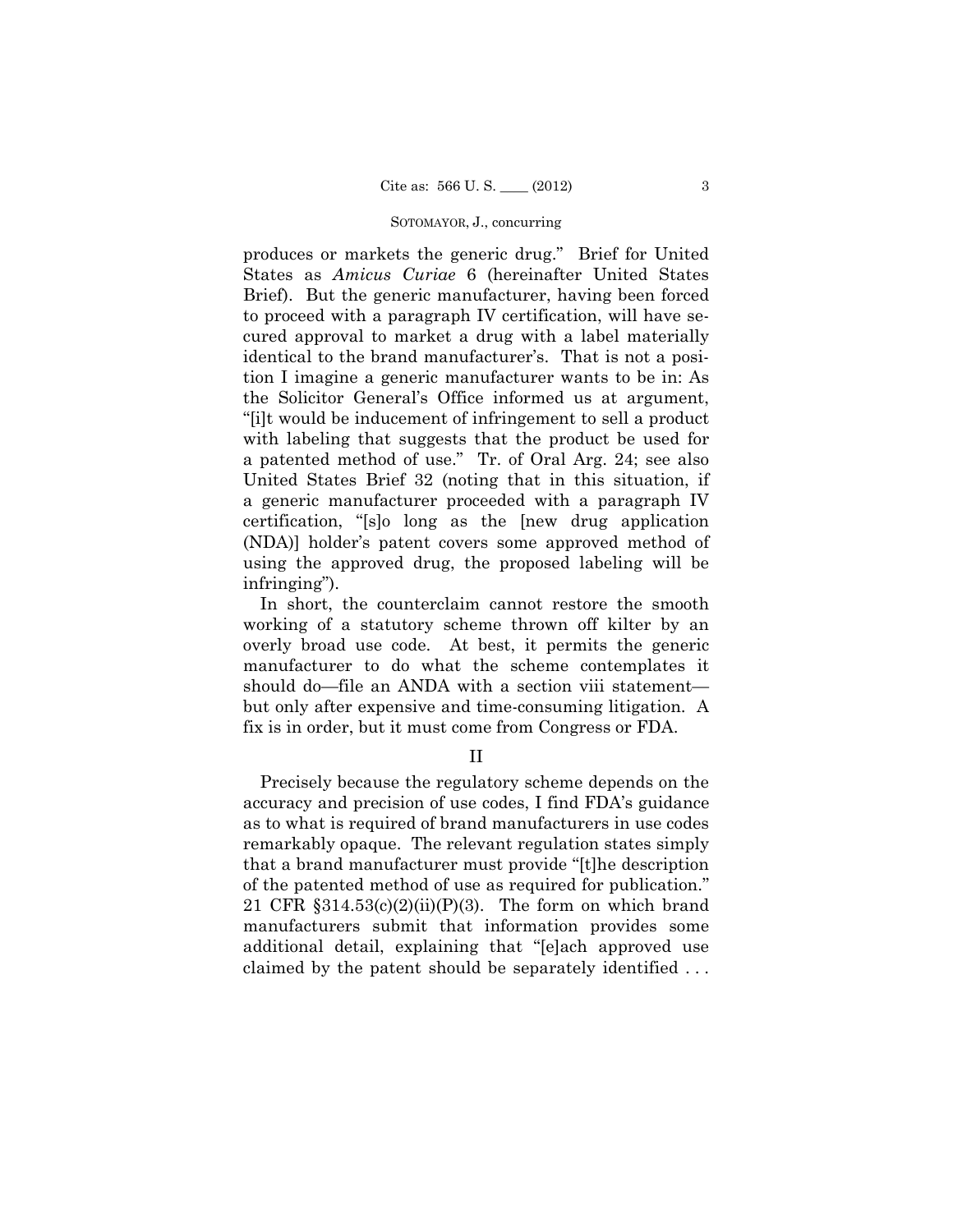## 4 CARACO PHARMACEUTICAL LABORATORIES, LTD. *v.* NOVO NORDISK A/S SOTOMAYOR, J., concurring

and contain adequate information to assist . . . applicants in determining whether a listed method of use patent claims a use for which the . . . applicant is not seeking approval." App. to Pet. for Cert. 214a. But it also provides that brand manufacturers may "us[e] no more than 240 total characters including spaces," *id.*, at 213a, and elsewhere FDA acknowledges "that in some cases 240 characters may not fully describe the use as claimed in the patent." 68 Fed. Reg. 36683 (2003); see also *ibid.* (indicating for this reason that use codes "are not meant to substitute for the applicant's review of the patent").

Indeed, in some respects we are here today because of FDA's opacity in describing what is required of brand manufacturers. In its initial NDA filing, Novo submitted a use code for the '358 patent that was not "overly broad": It described narrowly the single patented method of use. App. 54–55, 99. Some years later FDA required that Novo amend its label to "[r]eplace all the separate indications" "with the following sentence: 'Prandin is indicated as an adjunct to diet and exercise to improve glycemic control in adults with type 2 diabetes mellitus.'" *Id*., at 163–164, 215. Novo then amended its use code to track the new label, *id.,* at 482–486, explaining that the amendment "correspond[ed] with the change in labeling required by FDA," *id.*, at 483. Novo understood its amended use code to comply with FDA regulations, likely on the ground it pressed before us: that the regulations permit a brand manufacturer to submit for publication in the Orange Book a description of *either* the patented method of use *or*  the indication (which refers to "what a drug does," *ante*, at 15, n. 7). Brief for Respondents 10, 22, 48–50.

For the reasons explained by the Court, see *ante,* at 15, n. 7, Novo is mistaken. But the company can hardly be faulted for so thinking. The regulations also require submission of "a description of each approved method of use or indication," 21 CFR  $\S 314.53(c)(2)(ii)(P)(1)$ , and the form